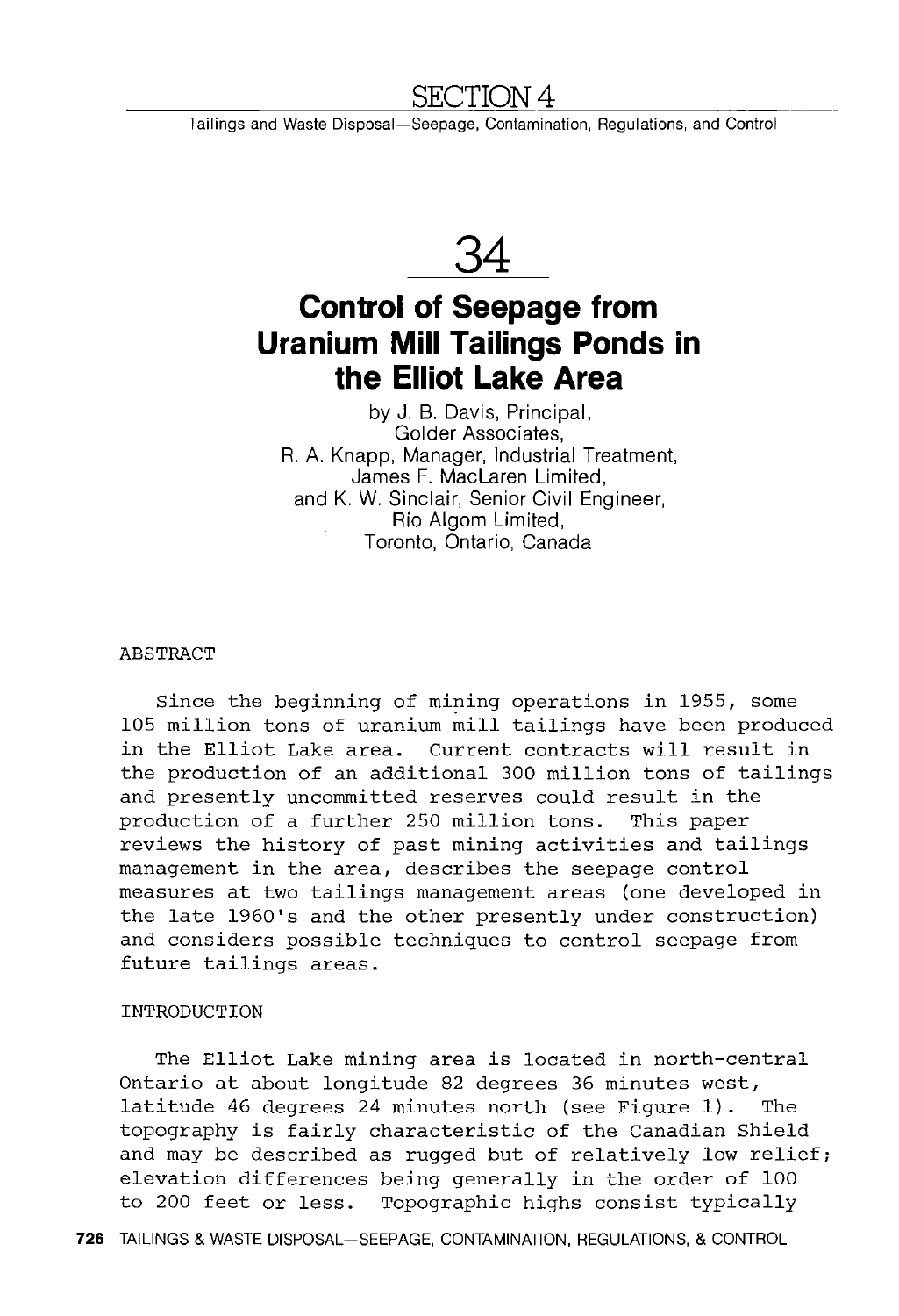of rock knolls or ridges and topographic lows generally contain swamps, lakes or streams.



Figure 1 - Site Location Plan

The area experiences an average total precipitation of about 38 inches of rainfall per year and the average annual evapo-transpiration is about 20 inches. Thus, as illustrated on Figure 2, the area is characterized by abundant lakes and streams; about 20 to 25 per cent of the total area being covered by water.

In an area of significant net precipitation, it is not practically possible to construct non-effluent producing tailings facilities. Consequently, current practice in the Elliot Lake area is to collect and treat all effluent from the tailings facility prior to discharge to the environment.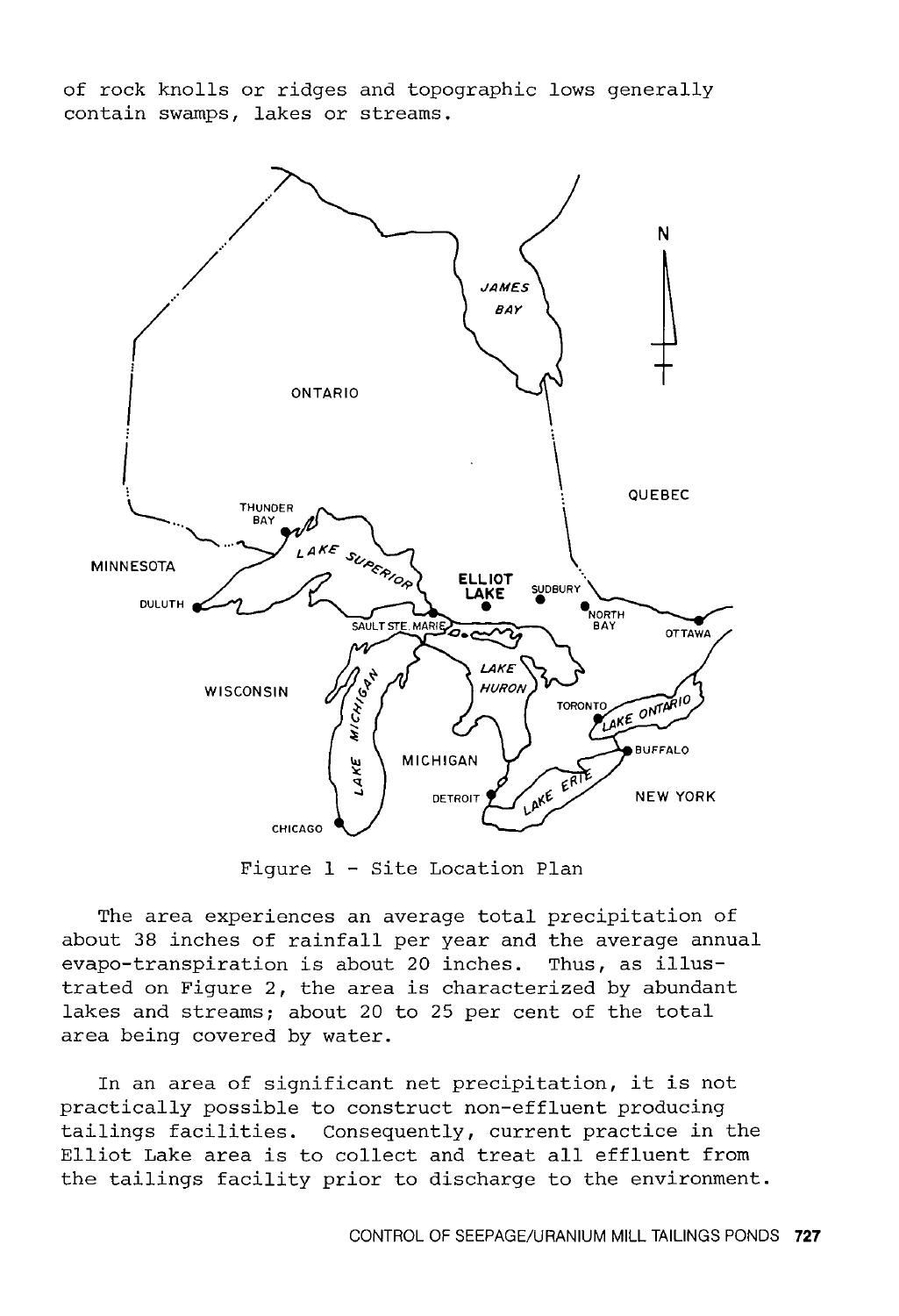

Figure 2 - Typical Elliot Lake Topography

Because of the topography, tailings are generally discharged into existing lake basins to take advantage of natural containment by surrounding bedrock highs. As far as is practically possible, all fresh water is diverted away from the management area. Topographic lows around the perimeter of the tailings area are closed by dams.

Current draft guidelines (1) suggest that the average permeability of a tailings basin should not exceed  $10^{-5}$ centimeters per second and that the permeability of containment dams should not exceed 10<sup>-6</sup> centimeters per second. Because of the lack of impervious clay borrow in the area, this latter requirement has recently led to the incorporation of synthetic membranes or liners in the containment dams.

#### REGIONAL GEOLOGY

The uranium deposits in the Elliot Lake area are associated with an approximately 10 mile wide sedimentary basin of Pre-Cambrian Age which unconformably overlies metavolcanic and metasedimentary basement rocks. The ore occurs in 2 to 15 foot thick pyritized quartz pebble conglomerate beds located near the base of the sedimentary sequence and is generally of low grade (1 to 3 pounds per ton) .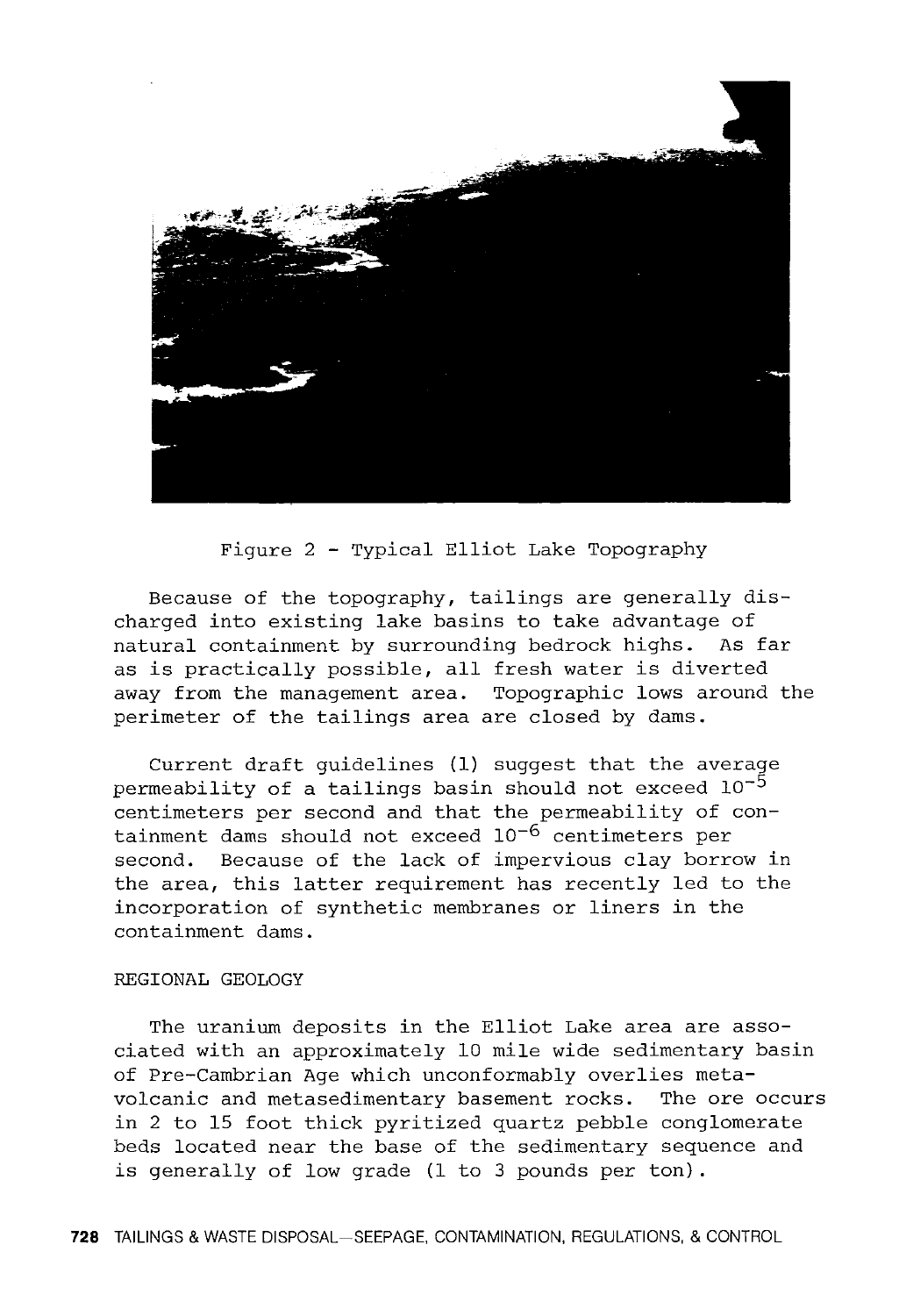Regional faults tend to occur at 3 to 4 mile spacing and, with the exception of Quirke Lake over-thrust fault, are steeply dipping and strike northwest-southeast (ref. Figure 3). Local faulting tends to be more intense (2 to 3 features per square mile) and, while generally steeply<br>dipping, exhibit variable strike and persistence. Intruded dipping, exhibit variable strike and persistence. diabase dykes are associated with the faults.



Figure 3 - Simplified Geologic Map

Overburden is restricted to topographic lows and, with the exception of recent bog or swamp deposits, consists predominantly of fluvial or outwash silty sands and gravels of glacial origin. Local deposits of essentially cohesionless silty to sandy till also occur in topographic lows or plastered on the flanks of bedrock highs. The permeability of the till is typically in the order of  $10^{-4}$  to  $10^{-5}$ centimeters per second.

Groundwater appears to occur as a complex series of local "perched" regimes associated with the lake systems. The majority of groundwater transport between these local regimes occurs through overburden infilled bedrock lows or major discontinuities (e.g. faults) in the rock. However, the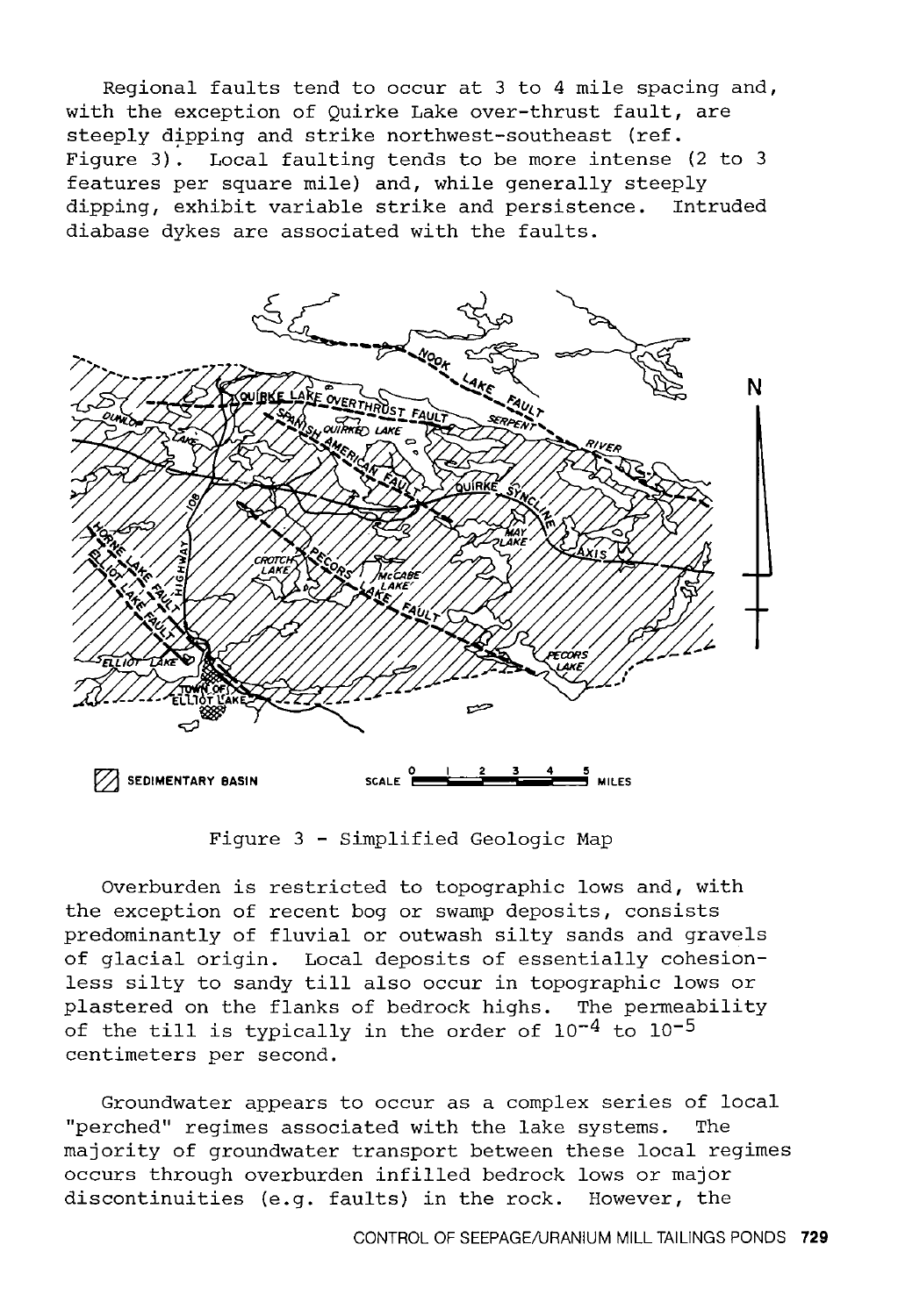results of mining experience and recent geotechnical borings suggests that, with two or three possible exceptions, the permeability of the faults at depth is low; typically less than about  $10^{-5}$  centimeters per second.

## HISTORY OF MINING AND MILLING ACTIVITIES

The discovery of uranium in the Elliot Lake area in 1953 preceded, by a short interval, a critical stage in the "cold war". Governments demanded enormous quantities of uranium for atomic weaponry for western defence. The result was a frantic crash program whereby twelve mines (eleven with mills) were brought into production in the area over a span of four years (1955-1958) by seven different mining companies (2). The locations of these mines are shown on Figure 4.



Figure 4 - Locations of Active and In-Active Mines

In 1959, the United States Atomic Energy Commission, to which most of the production was contracted, announced that it would not extend the contracts beyond 1962. As a result, most of the mines and mills closed, with only the Denison and Nordic operations remaining in production. The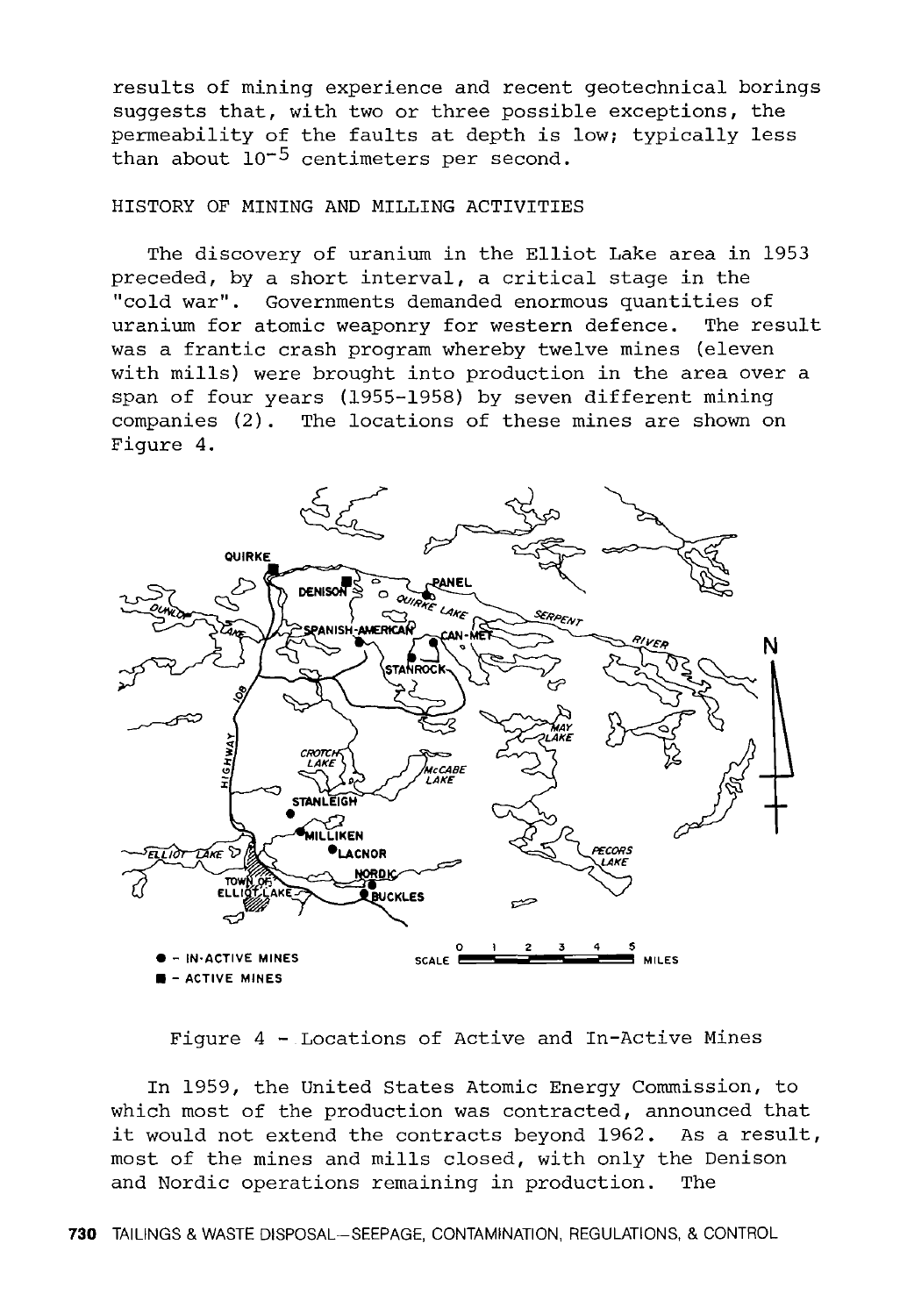population of the Town of Elliot Lake subsequently dropped from in excess of 25,000 people in 1959 to about 7,000 in the early 1960's.

In 1968, the Nordic Mine closed and the Quirke mill was reactivated. Thus, at present only two mine/mills are in operation, Quirke and Denison, both of which have recently increased rated mill production to about 7,000 tons per day.

The history of past mining/milling operations in the Elliot Lake area and an indication of tailings production from the various mills are summarized in Table I. As indicated in this table, the total tailings production to date in the area has been of the order of 105 million tons.

## TABLE T

| Mill                                     | Operating Period      | Nominal Mill<br>Capacity (T.P.D.) | Total Ouantity<br>Milled (10 <sup>6</sup> tons) |  |  |
|------------------------------------------|-----------------------|-----------------------------------|-------------------------------------------------|--|--|
| North Limb Mines                         |                       |                                   |                                                 |  |  |
| Can-Met                                  | May '58 - Mar. '60    | 3,000                             | 6.1                                             |  |  |
| Denison                                  | May '57 - Present     | $4,500 - 7,000$                   | 33.0                                            |  |  |
| Panel                                    | $Feb. '58 - June '61$ | 3,100                             | 3.6                                             |  |  |
| Ouirke                                   | Sept. '56 - Feb. '61  | 3.000                             | 4.1                                             |  |  |
|                                          | Aug. $68$ - Present   | $4,500 - 7,000$                   | 23.0                                            |  |  |
| Spanish-American                         | May '58 - Feb. '59    | 2,000                             | 0.4                                             |  |  |
| Stanrock                                 | Mar. 58 - Nov. '60    | 3,000                             | 6.1                                             |  |  |
| South Limb Mines                         |                       |                                   |                                                 |  |  |
| Lacnor                                   | Sept. '57 - July '60  | 4,000                             | 3.0                                             |  |  |
| Milliken                                 | Apr. '58 - June '64   | 3,000                             | 6.3                                             |  |  |
| Nordic                                   | June '57 - July '68   | 3,700                             | 13.2                                            |  |  |
| Stanleigh                                | Mar. '58 - Jan. '60   | 3,000                             | 2.0                                             |  |  |
| Pronto                                   | Sept. '55 - Apr. '60  | 1,500                             | 2.3                                             |  |  |
|                                          | June '60 - 1970*      |                                   | 2.5                                             |  |  |
| TOTAL MILLED TO DATE                     |                       |                                   | 105.6                                           |  |  |
| *Copper tailings from adjacent property. |                       |                                   |                                                 |  |  |

#### SUMMARY OF URANIUM MILLING HISTORY

As indicated on Figure 5, tailings from the various milling operations are located in seven main areas; combined facilities having been used for some mines. During the 1950's and early 1960's, the most common form of tailings disposal was to end-discharge tailings into a nearby lake basin as shown on Figure 6. At that time, it was not recognized by either the companies or government regulatory bodies that radium would appear in the effluent (see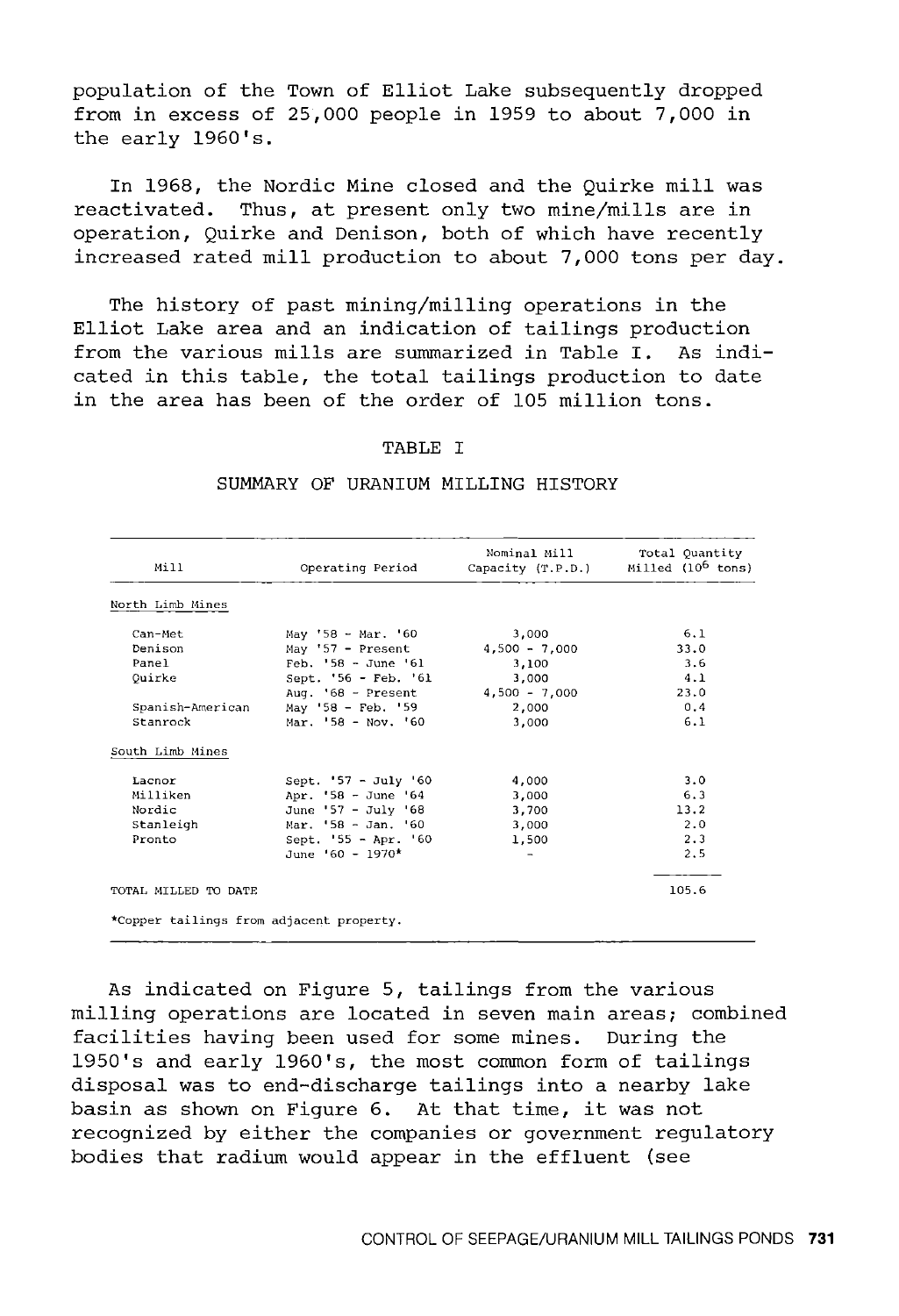

Figure 5 - Locations of Active and In-Active Tailings Areas



Figure 6 - Typical 1950's Tailings Area

**732** TAILINGS & WASTE DISPOSAL-SEEPAGE, CONTAMINATION, REGULATIONS, & CONTROL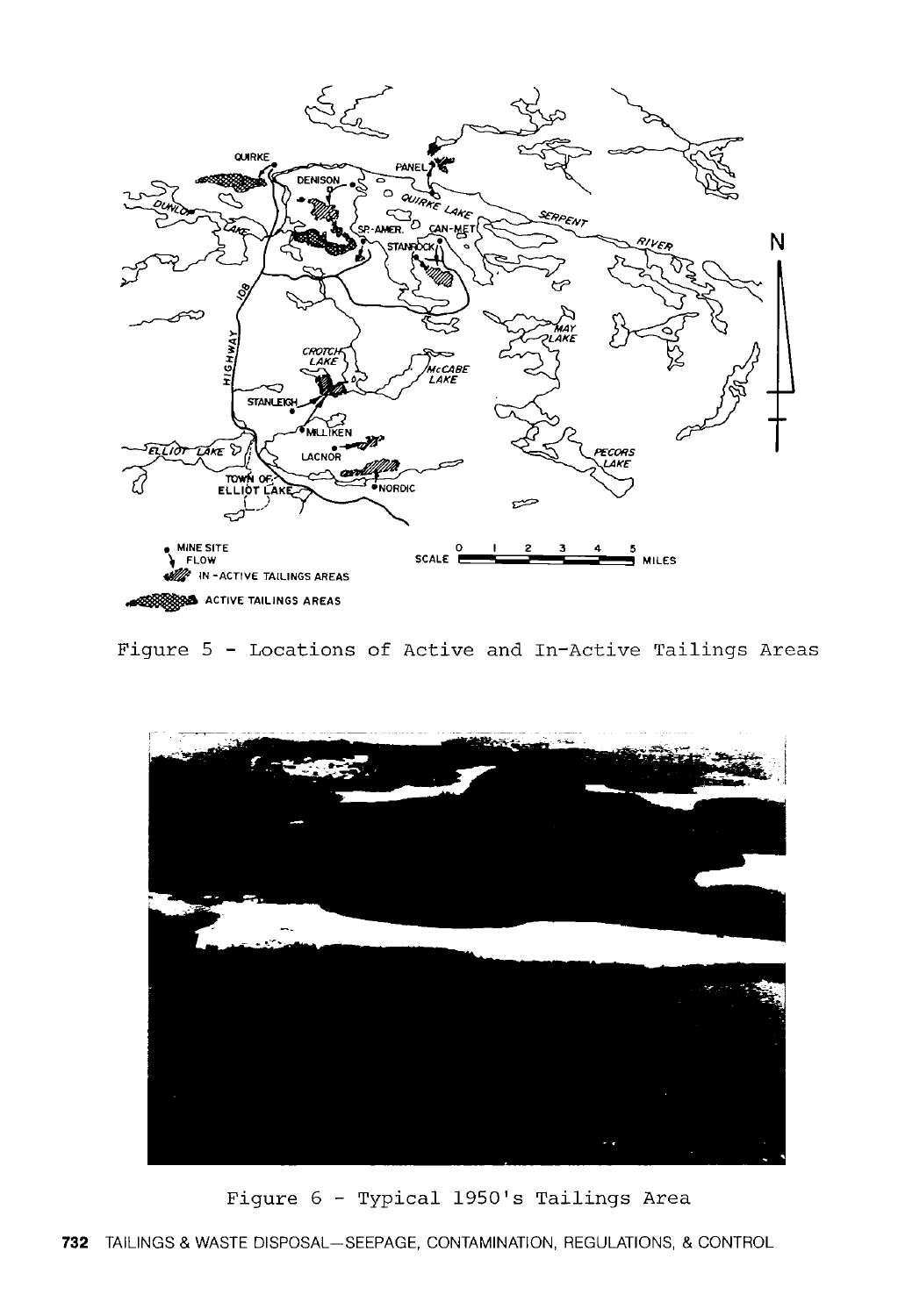following section) and no attempt was made to collect or treat the effluent from the tailings basins; the overflow went directly into the streams.

Where tailings encroached on topographic lows around the lake basin perimeter, pervious sand and gravel berms were constructed to contain the solids. However, no positive measures were taken to prevent or collect seepage through these structures.

At some properties, natural basins suitable to provide adequate containment were not available and conventional tailings "sand" dams were constructed by the upstream method (with or without cycloning) or waste rock perimeter dams were provided. Again, no positive seepage control or collection systems were incorporated into these structures, one of which is illustrated on Figure 7.



Figure 7 - 1950's Tailings Dam

By the late 1960's, stringent criteria had been established regarding the quality of effluent which could be discharged to the environment. Consequently, with the reactivation of the Quirke mill in 1968, measures were taken to either prevent or collect and treat seepage from the tailings management area as described subsequently in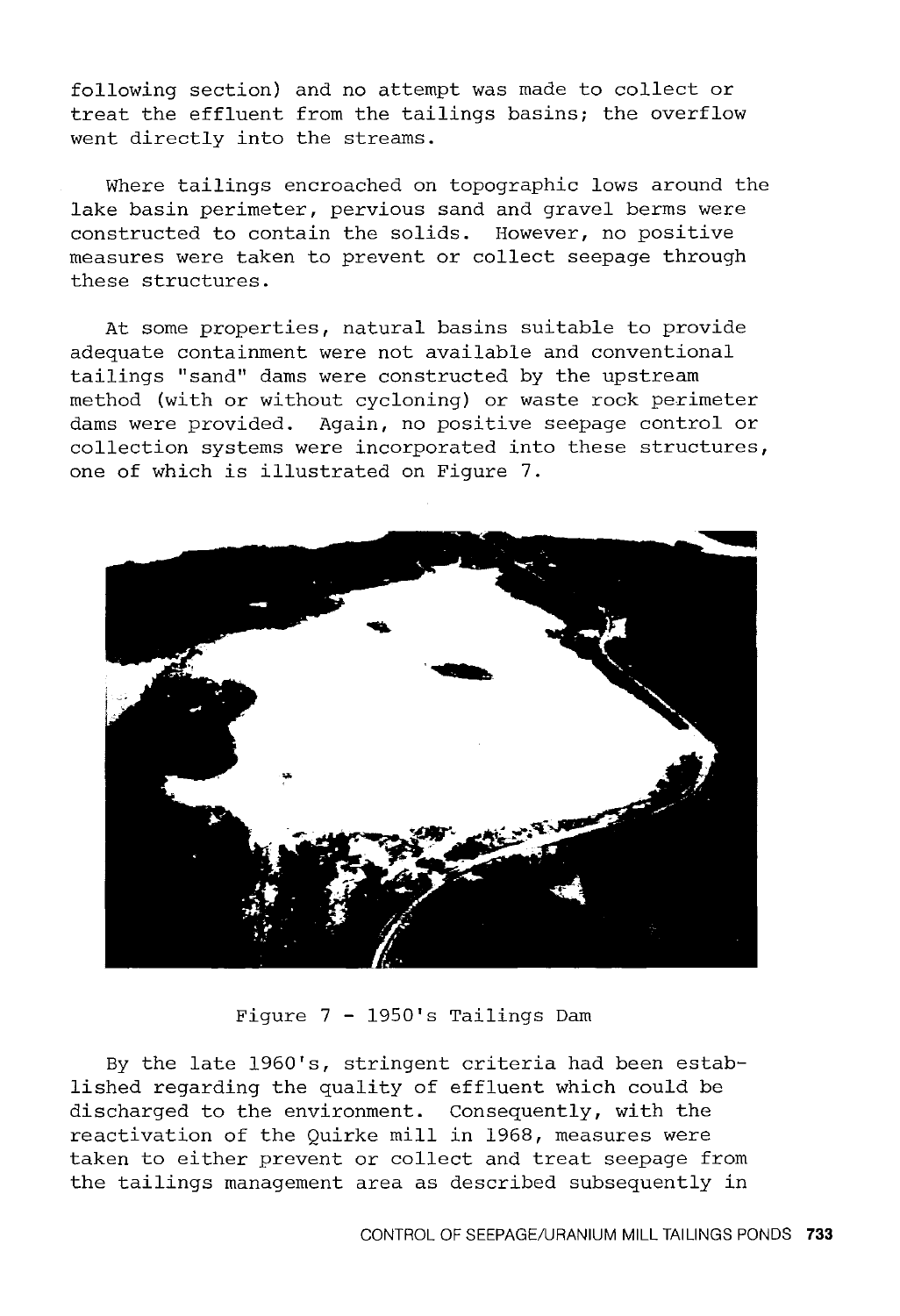this paper, Concurrently, extensive works were undertaken at Denison's active tailings area to minimize and collect seepage. This system is described by Milligan et al., 1977 (3).

In 1976, a decision was made by Rio Algom Limited to reactivate their Panel Mine (described subsequently in this paper) and in 1978 long-term contracts between Ontario Hydro and both Denison Mines Limited and Preston Mines Limited (an affiliate of Rio Algom Limited and owners of the Stanleigh Mine) were announced. Preliminary design of tailings facilities to service both these contracts is currently underway.

A summary of the total past and possible future tailings production in the Elliot Lake area is given in Table II.

#### TABLE II

SUMMARY OF POSSIBLE TOTAL TAILINGS PRODUCTION

| Total tailings produced to date<br>(from Table I)             |  | 105 x $10^6$ tons            |
|---------------------------------------------------------------|--|------------------------------|
| Additional future production to<br>fulfill existing contracts |  | 300 $x$ 10 <sup>6</sup> tons |
| Additional uncommitted reserves                               |  | $250 \times 10^6$ tons       |
| Total potential tailings production                           |  | 655 x $10^6$ tons            |

As indicated by this table, based on existing contracts alone the total tailings production in the Elliot Lake area will be of the order of 400 million tons (dry weight basis) which equates to a total volume of storage required of about 350 million cubic yards.

TREATMENT OF TAILINGS EFFLUENT

Elliot Lake tailings are relatively coarse with 40 per cent passing a minus 200 mesh screen. For the low grade ores (typically about 2 pounds per ton and lower), the radium activity is about 250 pico-curries per gram or less.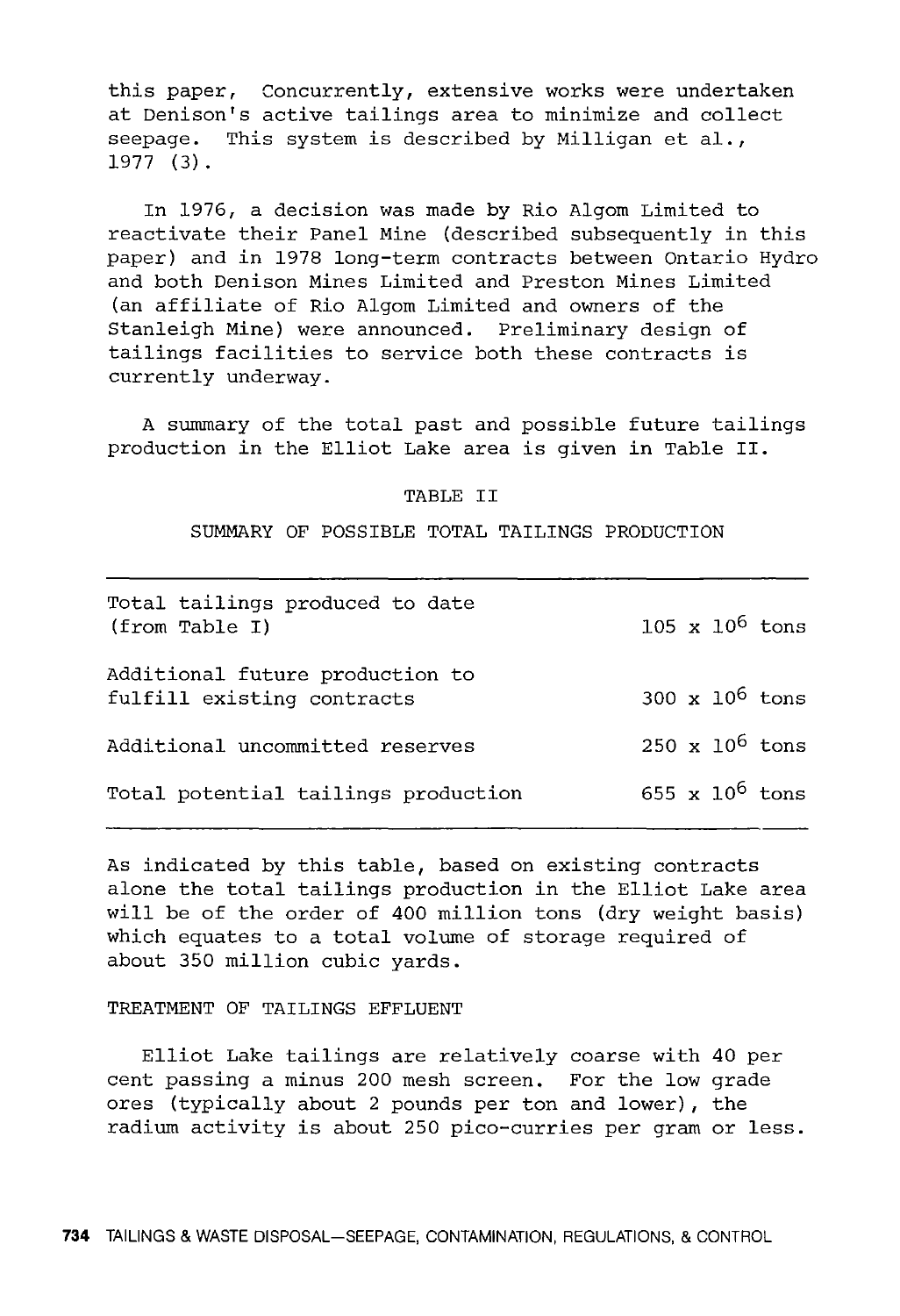During the 1950's and early 1960's while all properties were in operation, acid generation was not a significant problem and the elevated levels of radium 226 were an unknown quantity. Thus, as previously noted, impervious containment structures were not provided and attempts were not made to prevent or control seepage from the tailings areas.

Following the closure of all but two properties in the early 1960's, two major environmental problems emerged. The first problem was acid generation from pyrite oxidation in the inactive tailings areas which resulted in a serious pH depression in the regional river system. The second problem which came to light was the elevated levels of radium 226 in the discharges from the tailings areas.

During the mid 1960's both operating properties (Denison and Nordic) commenced the use of barium chloride for the control of dissolved radium 226. This was followed by the installation of seepage collection systems and lime and barium chloride treatment plants at all non-operating properties. This has resulted in the control of acidity and a great reduction in radium discharges to the receiving waters.

Current practice in the Elliot Lake area is to extract uranium in an acid leach circuit with ion exchange for uranium recovery and to neutralize the tailings with lime<br>and limestone before discharge to the tailings basin. The and limestone before discharge to the tailings basin. resultant decant flows from the tailings areas, which include all process water discharged plus runoff, are characterized as a saturated calcium sulphate solution with neutral pH, very low levels of heavy metals and elevated levels of dissolved radium 226. Therefore, treatment consists of barium chloride addition for precipitation of radium barium sulphate followed by settling in large engineered clarification ponds. Typically, dissolved radium levels are reduced from between 300 and 1000 picocurries per litre to 3 to 7 pico-curries per litre after treatment.

Although current contracts will extend mining and milling operations well into the twenty-first century, a primary area of concern to both the mining companies and regulatory bodies is the development of long-term abandonment strategies. A primary abandonment strategy developed for properties in the mid-western United States has been to "encapsulate" the tailings. This involves the application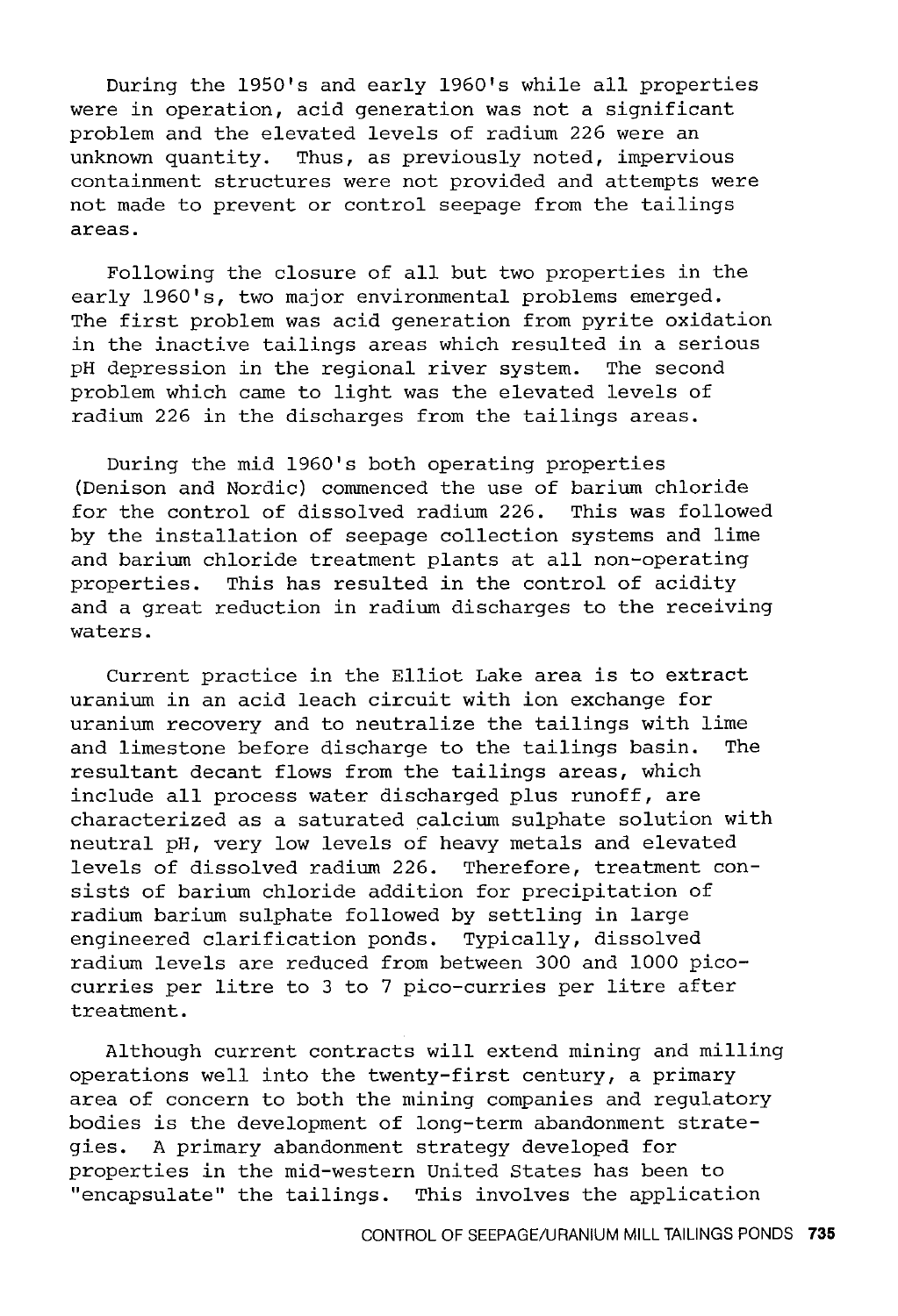of as much as 10 to 20 feet of clean overburden and clay to reduce infiltration of water and exhilation of radon gas. This strategy is NOT applicable for Elliot Lake as virtually no clay exists in the area and overburden for fill is scarce.

Major research and development plans have been initiated<br>deal with long-term abandonment strategies. This work to deal with long-term abandonment strategies. includes investigations into chemical fixation techniques, alternate encapsulation techniques, removal of radionuclides<br>from the tailings and vegetative stabilization. The work from the tailings and vegetative stabilization. carried out to date involving contouring and vegetation to promote runoff and increase rates of evapo-transpiration have proved to be very encouraging (see Figure 8 for example) . Thus, vegetative stabilization is receiving the major research and development effort at this time.



Figure 8 - Example of Re-Vegetated Tailings

## QUIRKE TAILINGS MANAGEMENT AREA

The Quirke mill was initially operated from September, 1956 until February, 1961 and tailings were discharged into the east end of a small lake basin known as Manfred Lake. The general location of the Quirke tailings management area is shown on Figure 5 and a more detailed view is shown on the 1964 aerial photograph, Figure 9. During this period, clarified effluent from the tailings area followed a local

**736** TAILINGS & WASTE DISPOSAL-SEEPAGE, CONTAMINATION, REGULATIONS, & CONTROL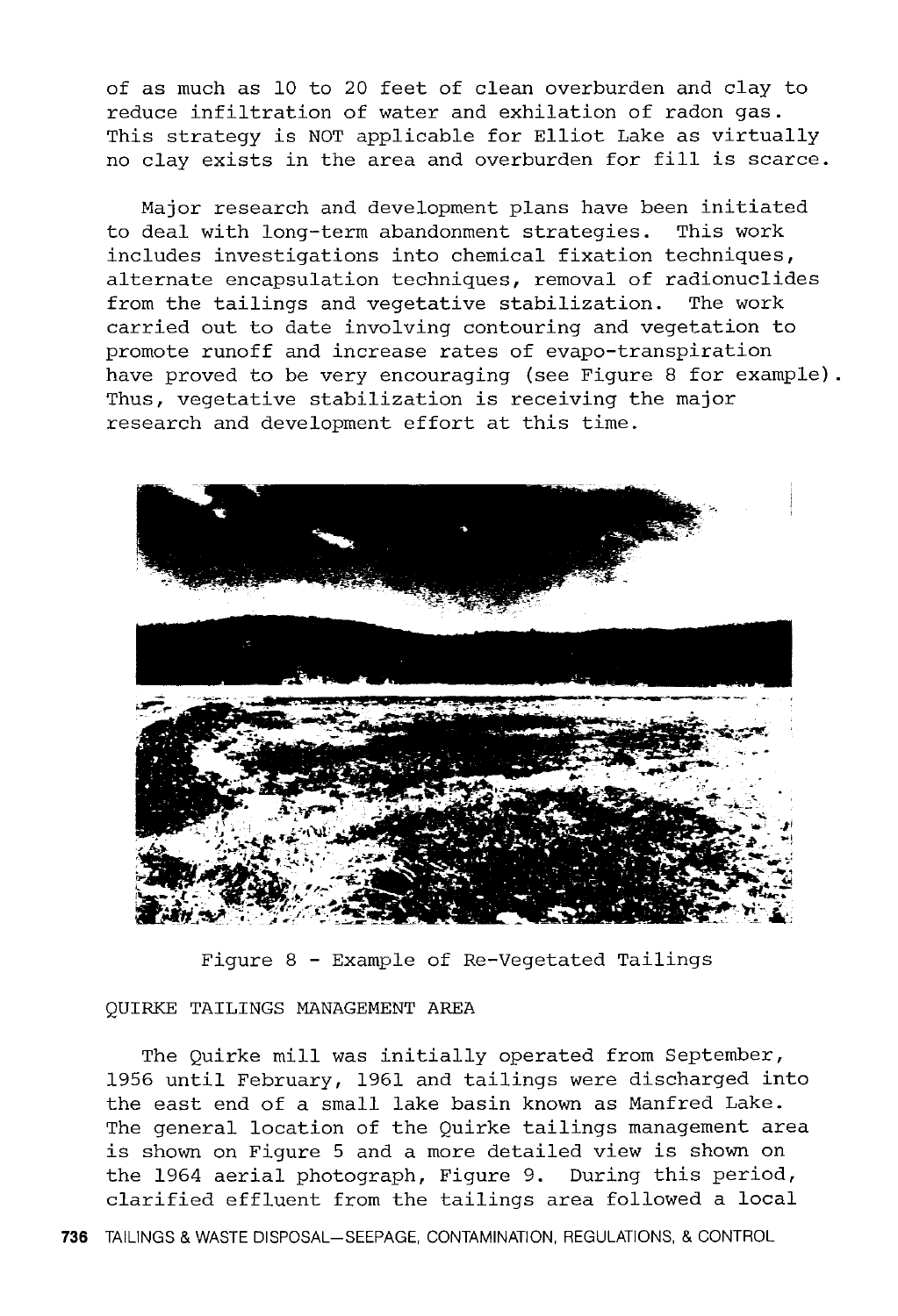stream course around a high rock ridge to the north and thence to the Serpent River. Shortly before shut-down a rockfill starter dyke was constructed across the west end of the area (ref. Figure 9 for location); the intention having been to construct a "sand" dam by spigotting from west to east.



Figure 9 - 1964 Aerial Photograph of Quirke Tailings Area

In August of 1968, milling was resumed at Quirke and tailings were initially discharged into the west end of the Manfred Lake basin from the previously constructed starter dyke. Subsequently (1969) it was decided to incorporate the entire valley to the west of this initial area into a major tailings management scheme. To this end, a relatively short (550 foot long) "Main Dam" was constructed across the eastern outlet to the valley (ref. Figure 9). It was further decided to construct this Main Dam to an initial height of about 50 feet and to raise the water level in the basin to about elevation 1257 feet (an average depth of about 40 feet) prior to allowing discharge. Effluent was then "decanted" through an overflow spillway cut in the rock of the south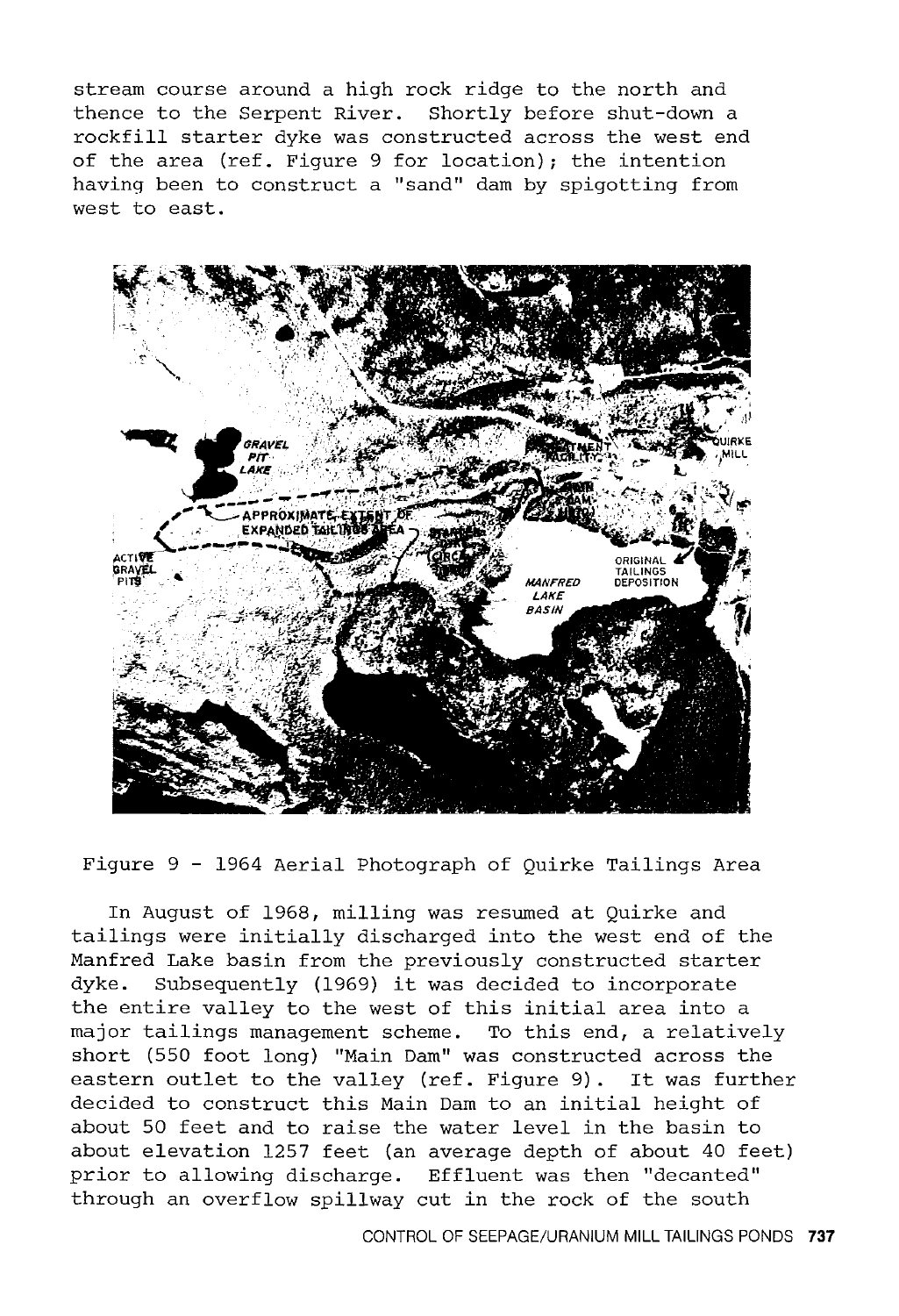abutment of the Main Dam and thence led by overland flow to a treatment facility located immediately downstream of the Main Dam.

In raising the water level to elevation 1257, it was recognized that, although there was adequate freeboard at the west end of the basin, a potential seepage problem existed through what were known to be extensive, pervious sand and gravel deposits which separated the tailings basin from an environmentally sensitive freshwater lake, Dunlop Lake, to the west. Further, diversion of the flow from Gravel Pit Lake through this area was required (see Figure 9 for location).

## Main Dam and Treatment Area

The results of borings put down at the Main Dam site indicated that while the valley walls were composed of exposed rock, the valley floor was underlain by as much as about 50 feet of pervious sand and gravel (coefficient of permeability of  $10^{-2}$  to  $10^{-4}$  centimeters per second) and the groundwater level was essentially at ground surface. The underlying rock was found to be sound with a permeability (based on borehole packer tests) of between  $10^{-5}$  and  $10^{-6}$ centimeters per second.

At that time, it was considered impractical to construct an impervious cut-off to rock beneath the dam and, considering the fact that the treatment facility was located downstream of the dam, it was decided to permit foundation seepage; this seepage being collected and treated with the decanted effluent. Initially, it was proposed to install gravity relief wells along the downstream toe of the dam to collect the seepage. This proposal was abandoned in favour of a seepage collection pond between the toe of the dam and the treatment facility. This revised scheme is illustrated in plan and section on Figure 10.

Considering the lack of impervious (clayey) borrow material in the Elliot Lake area and the fact that controlled foundation seepage was to be permitted, it was decided to construct the Main Dam of pervious mine waste rock. A toe drain of select sand and gravel was provided to collect seepage and a tailings "beach" was spigotted along the upstream face during initial filling of the basin to minimize seepage (see Figure 10). With the provision of this tailings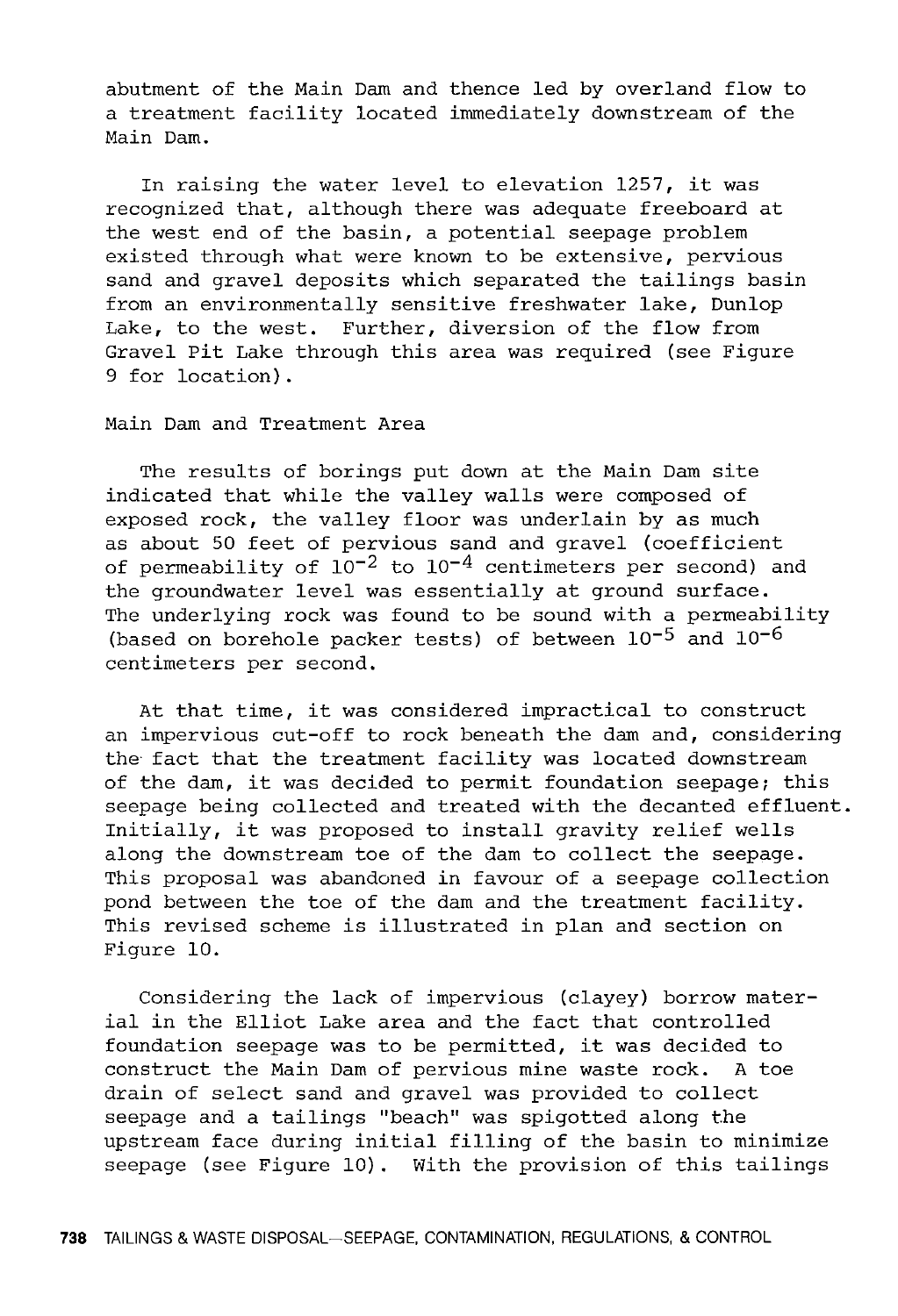"beach" the total seepage through the dam and the foundations was estimated to be of the order of 700 to 800 gallons per minute.



Figure 10 - Quirke Main Dam and Treatment Area

In 1977, an extensive investigation consisting of geophysical surveys and borings together with the installation of monitoring piezometers and groundwater sampling wells was undertaken (see Figure 10). The results of these studies indicated that NO "untreated" seepage was escaping to the environment. The piezometric water levels in the Main Dam were very low and most of the foundation seepage was emerging in the collection pond (i.e. between the Main Dam and the treatment plant) with only a small amount, computed 2 to 3 gallons per minute, of "untreated" seepage passing Dam 'D' (ref. Figure 10). Further, the results of chemical analyses of groundwater samples obtained from sampling wells installed immediately downstream of the settling pond indicated that the filtered radium content approached "background" levels. It is interesting to note also that samples of groundwater obtained from wells installed in the foundations of the Main Dam contained only 2 to 4 pico-curries per litre of radium 226, suggesting that the radium was adsorbed by the local granular soils.

## Gravel Pit Lake Diversion

As previously noted, a potential seepage problem was recognized at the west end of the basin where borings put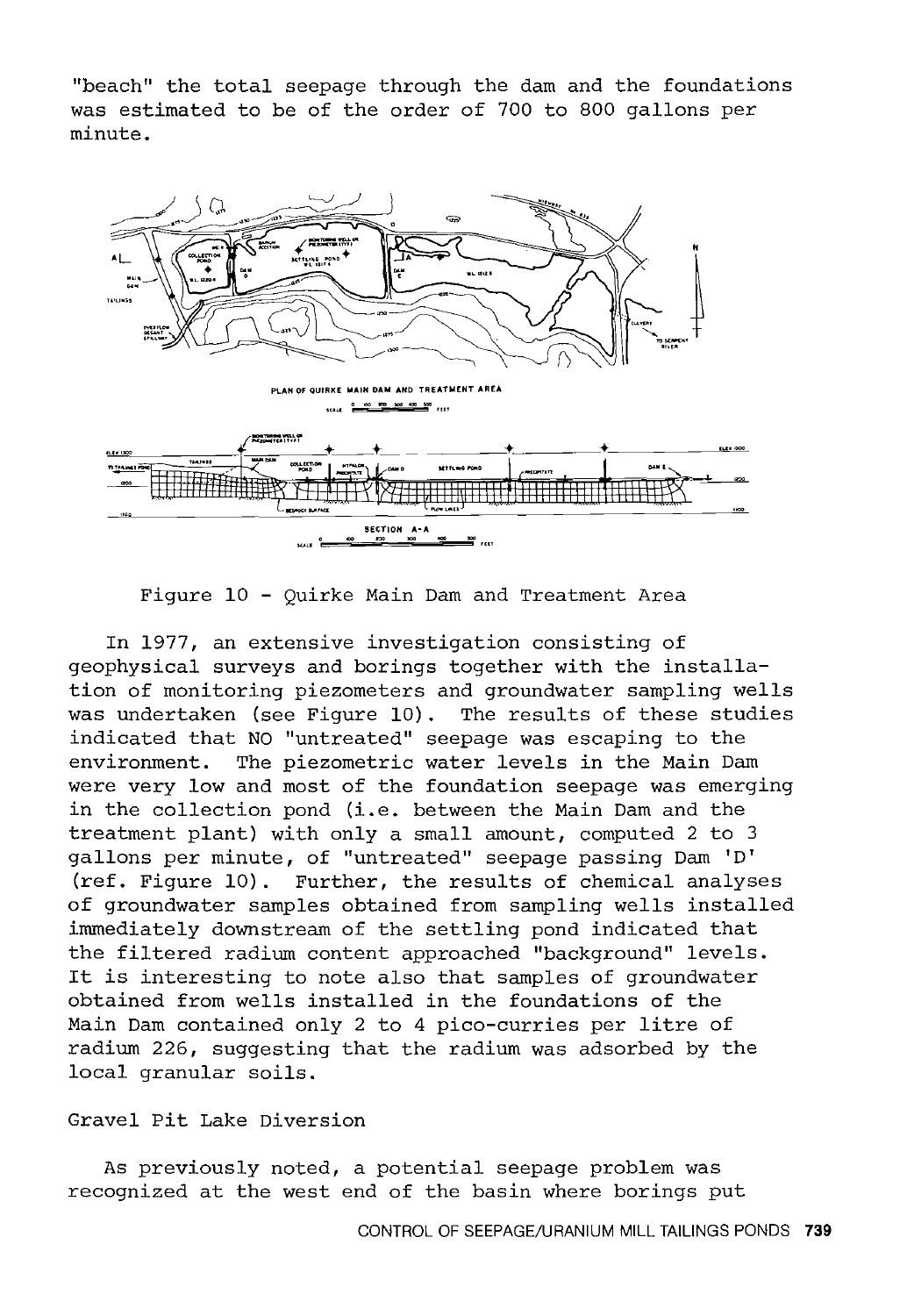down in 1969-70 indicated pervious sand and gravel deposits extended as low as elevation 1220 or some 40 feet below the proposed tailings pond level. Further, it was necessary to divert the outflow of Gravel Pit Lake (which originally flowed eastward) through this area towards the west.

Several alternative methods of constructing "conventional" impervious dams and cut-offs were investigated. Because of the lack of suitably impervious clay borrow, various types of synthetic core materials and synthetic liner materials were considered as well as various methods of extending the core/liner to rock.

Because of the high cost of providing "conventional" impervious dams, a scheme was evolved which utilized the diverted Gravel Pit Lake discharge (required in any case) to form "back-up" ponds behind two relatively small PERVIOUS sand and gravel dams (Dams 'A' and 'B') as illustrated on Figure 11. This scheme involved the construction of a control dam at the outlet of Gravel Pit Lake and the creation of two relatively small lakes, Ponds 'A' and 'B' behind the



Figure 11 - Gravel Pit Lake Diversion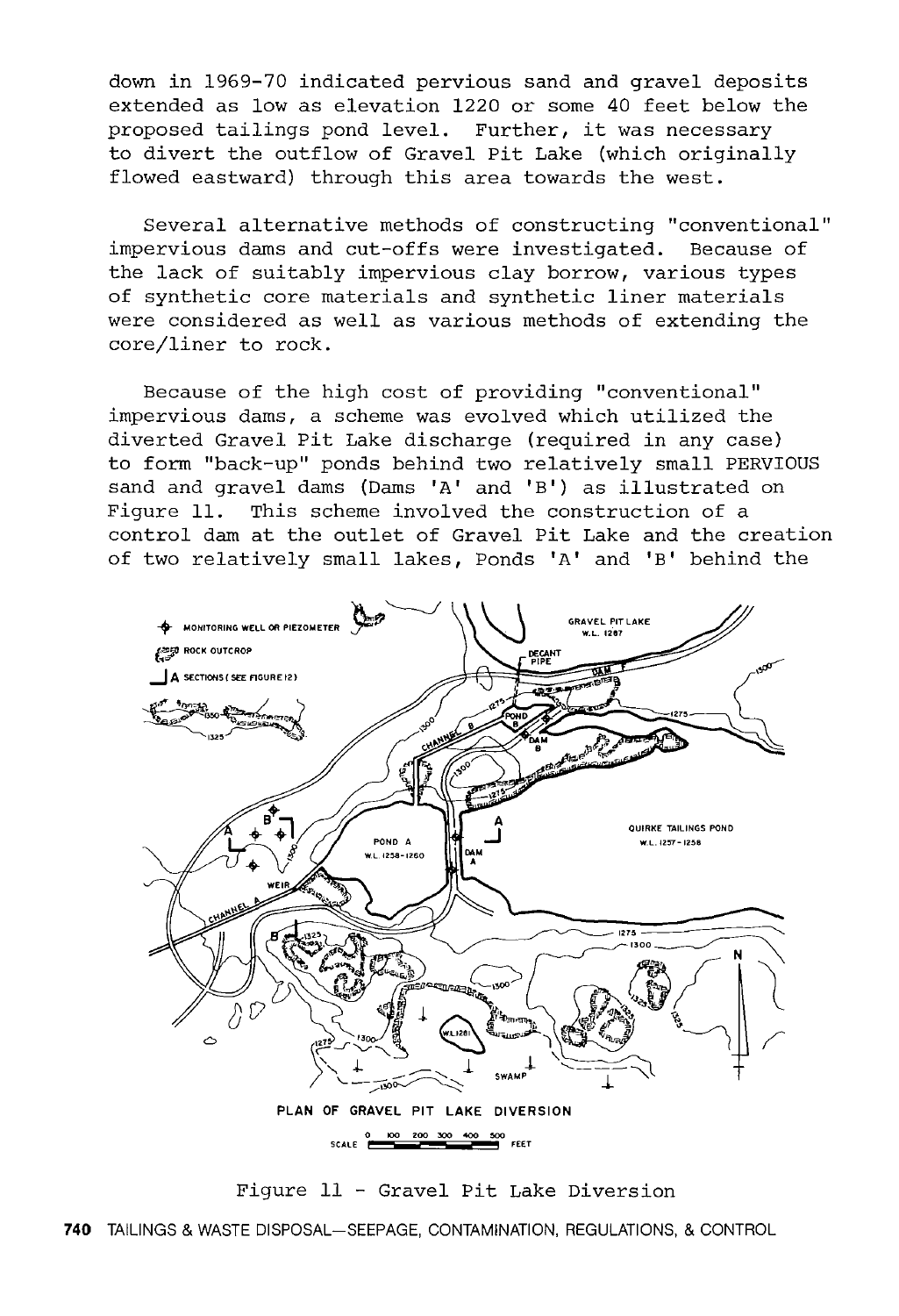two pervious dams. The water levels in Ponds 'A' and 'B' were regulated to provide a positive head of "fresh water" across the dams and thus prevent the seepage of contaminated water out of the tailings area (see Figure 12 for illustrative section).



Figure 12 - Sections Through Gravel Pit Lake Diversion Area

Over the years, some problems have been encountered in maintaining the design water levels in the freshwater backup lakes, particularly Pond 'A'. As a result, the water level in Pond 'A' has, on occasion, fallen to within a few inches of the tailings pond level but has never fallen below the pond level.

Although on-going surface water monitoring has indicated no leakage problem in this area, Rio Algom undertook a major study in 1977 to confirm that untreated effluent was NOT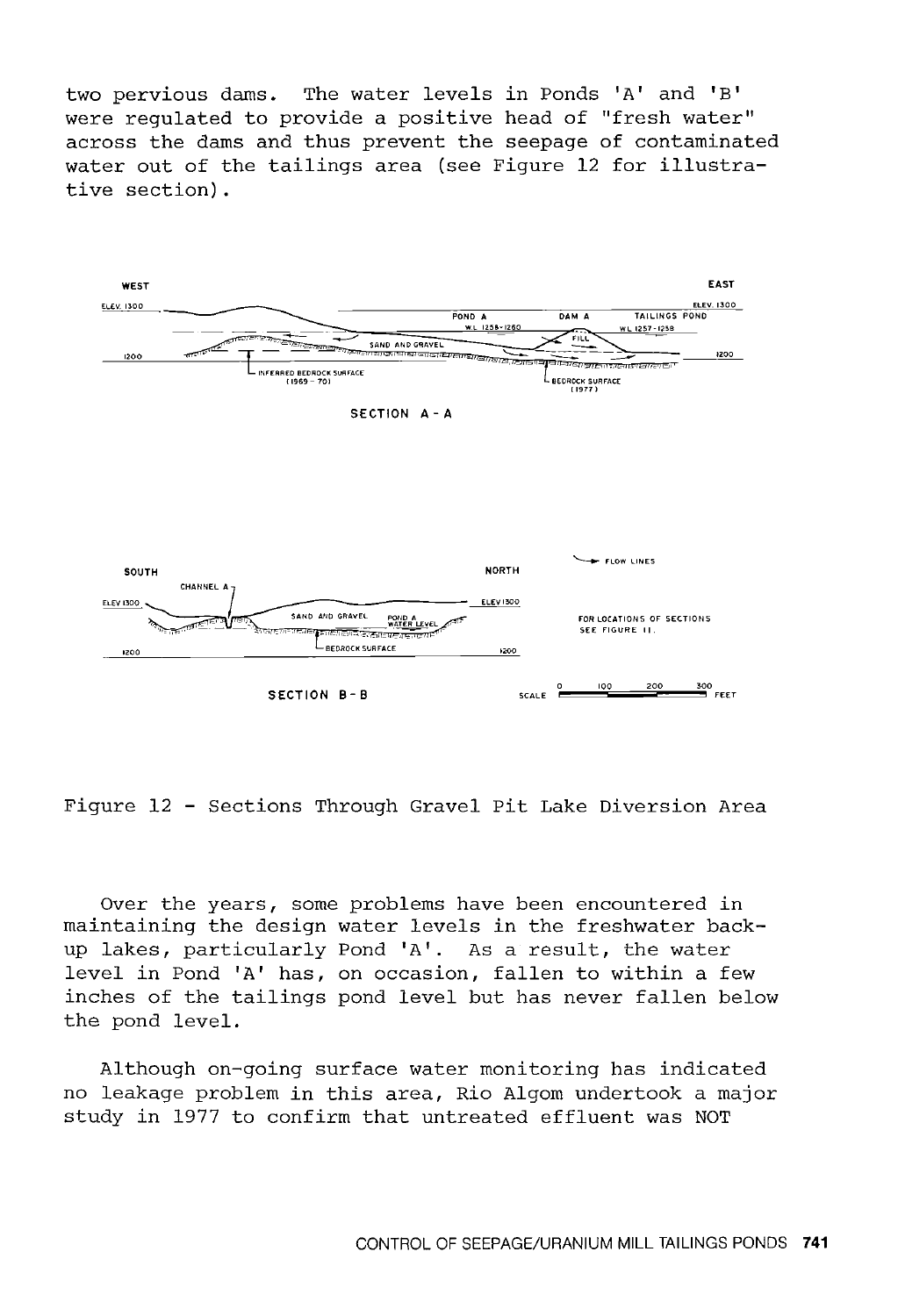escaping into the groundwater from the tailings area and entering Dunlop Lake. The results of this investigation indicated that, while not as extensive as had been inferred from the 1969-70 borings, an overburden "window" existed between Pond 'A' and the freshwater lake to the west (ref. Figure 12). Further, while the overburden was highly pervious (coefficient of permeability of  $10^{-1}$  to  $10^{-3}$ centimeters per second) the bedrock was relatively impervious (coefficient of permeability generally less than  $10^{-5}$  to  $10^{-6}$  centimeters per second).

Piezometers installed in Dams 'A' and 'B' and their foundations confirmed that seepage was occurring from the freshwater ponds INTO the tailings basin. Further, samples of surface water from the Pond 'A' outlet and samples of groundwater obtained from sampling wells installed in Dams 'A' and 'B' and in the overburden "window" between Pond 'A' and Dunlop Lake all had the same chemical composition, including filtered radium, as did samples of the Gravel Pit Lake discharge. NO evidence of contaminated process water from the tailings basin was found. Thus, even with the relatively small differential head that occasionally exists between Pond 'A' and the tailings pond, the system is effective in preventing the escape of contaminants to the surrounding area.

Current and Future Activities

Following spigotting of the initial "beach" on the face of the Main Dam in 1971, a diagonal dyke was constructed across the "beach" from the south abutment to the north side of the valley (Dyke Number 1 on Figure 13) and open end discharging of tailings continued from the north valley wall. Subsequently, construction of a longitudinal waste rock and "sand" fill causeway across the beach from the south abutment of the Main Dam was begun. Dyke Number 2 (Figure 13) was constructed and "stacking" of tailings was commenced between the Main Causeway and the north valley wall.

At present, the capacity of the existing basin has almost been reached and studies are currently in progress to increase the capacity to about 80 to 100 million tons by major internal "stacking" and/or by raising the perimeter containment structures.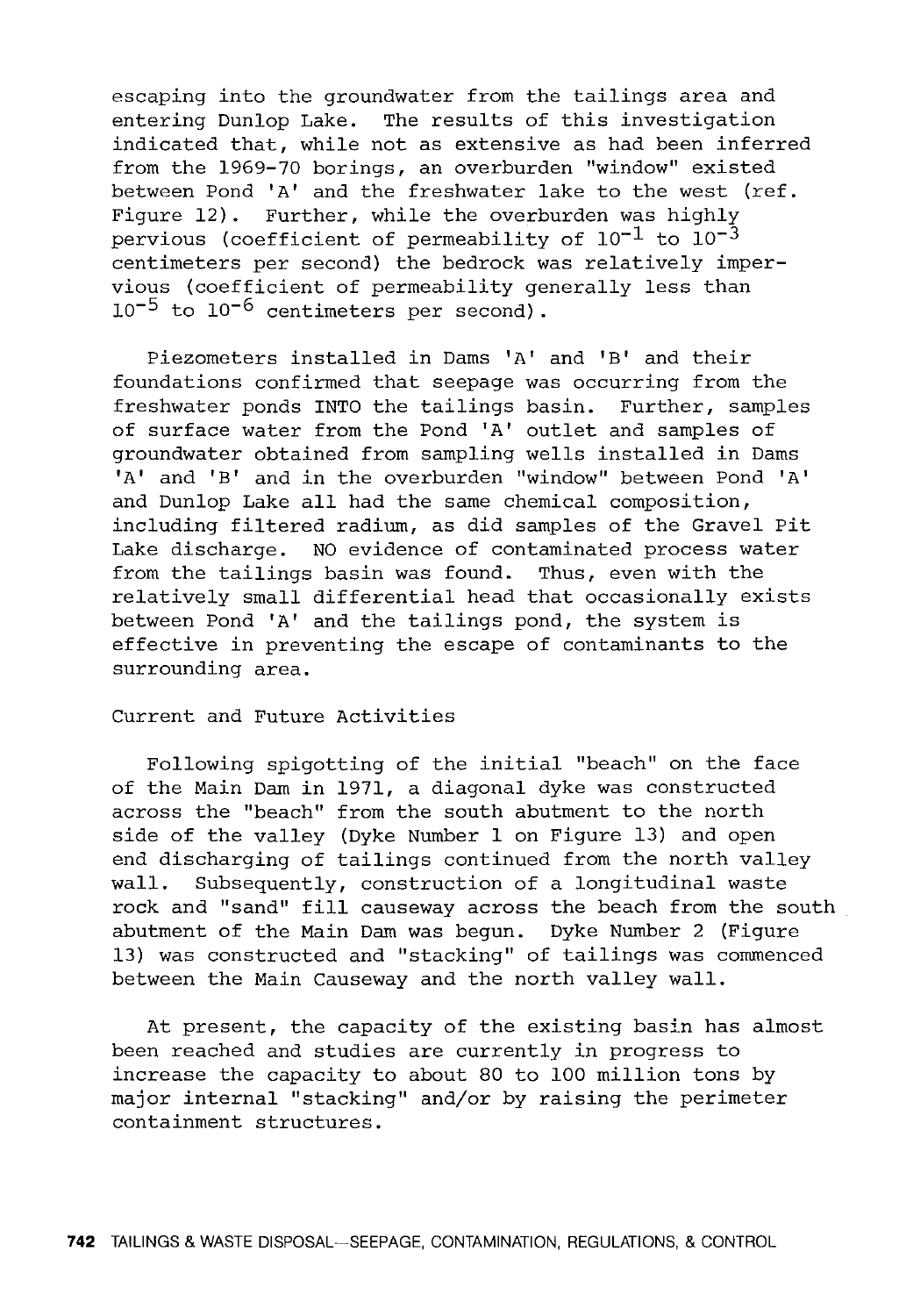

Figure 13 - Current Quirke Tailings Area

## PANEL TAILINGS MANAGEMENT AREA

During previous milling operations at Panel Mine (February 1958 to June 1961) approximately 3.6 million tons of tailings were discharged into the west end of Strike Lake, a small lake basin located about one mile north of the mine and, to a lesser extent into a low-lying area immediately to the south (see Figure 5 for general location) .

In 1976 a decision was made to reactivate the Panel Mine with a planned total production of 12 million tons of tailings. On the basis of site selection studies, it was decided to develop the Strike Lake basin as a controlled tailings management area, mainly because of the presence of the previously deposited tailings. Excluding geologic and topographic constraints, the development of this area was complicated by two factors.

(i) It was originally anticipated that milling could commence as early as April, 1979. As the period available for design and construction precluded completion of the effluent treatment facility before the Autumn of 1979, the system was to be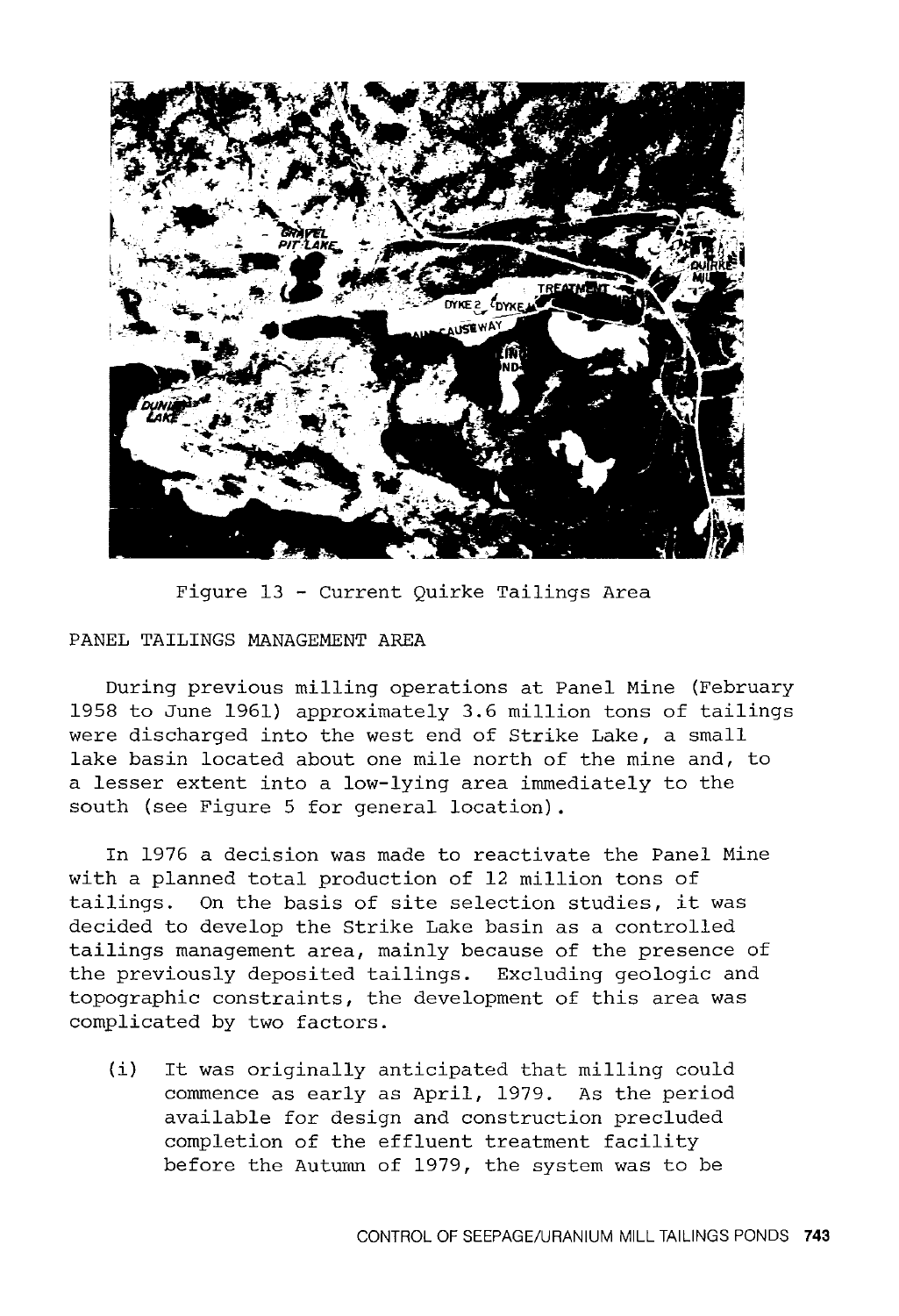designed to store all process water and precipitation runoff for a period of at least 9 months.

(ii) The 1950's tailings beach in the area south of the Strike Lake had to be treated.



Figure 14 - Panel Tailings Management Area

To accommodate the various constraints, the scheme illustrated on Figure 14 was developed. This consisted basically of:

(a) Diverting the majority of freshwater inflow from the north away from the basin by the construction of Dam 'K', berms 'Wl', 'W2' and 'W3' and diversion channel 'Y' .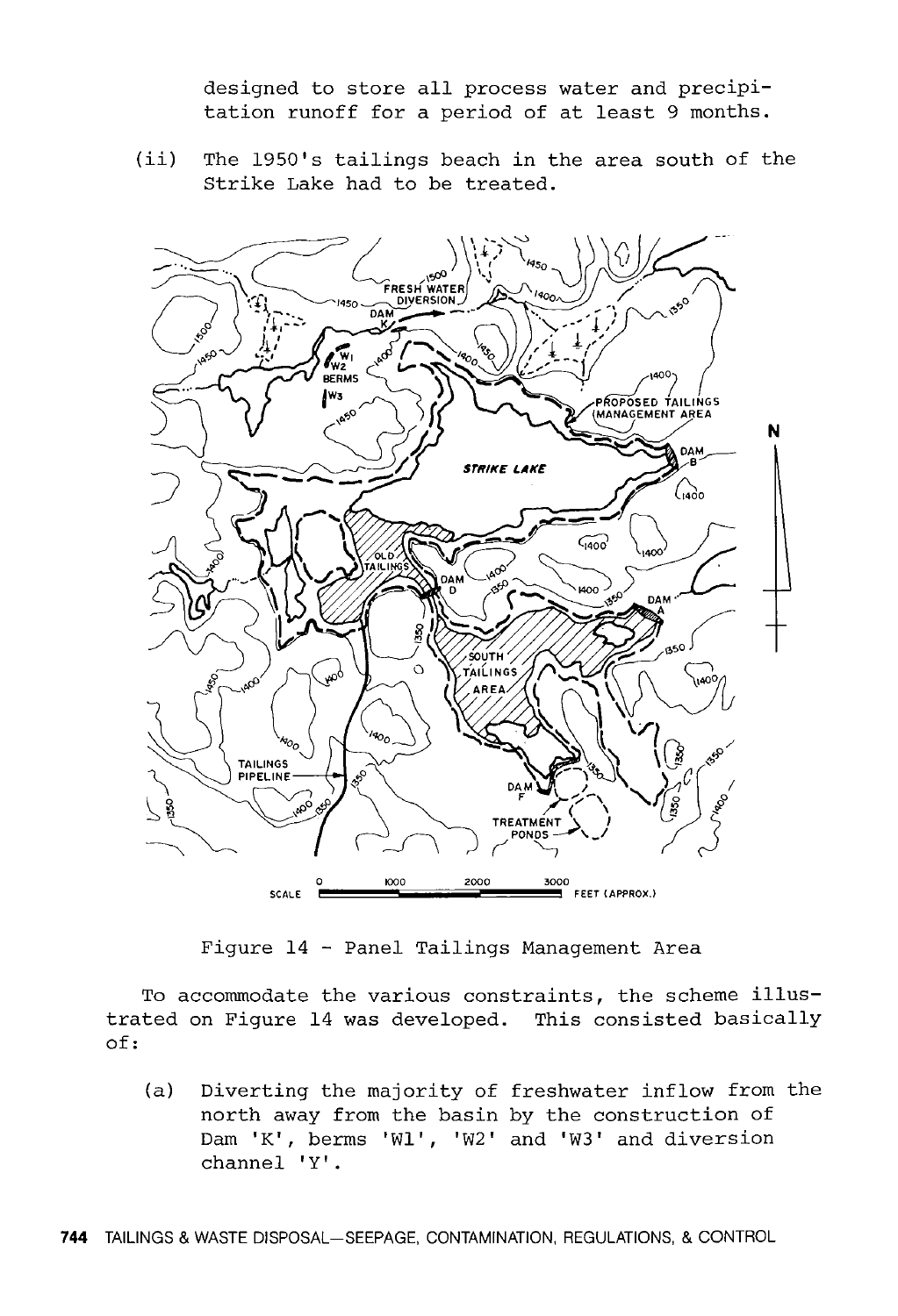- (b) Raising the water level in the Strike Lake basin to elevation 1325 to maintain a water cover over the tailings by the construction of Dam 'B' across the existing eastern outlet of the lake and Dam 'D' across a narrow valley joining the Strike Lake basin to the South Tailings Area. Provision was made for subsequently raising this water level to elevation 1335 to accommodate future tailings production
- (c) Raising the water level in the South Tailings Area to elevation 1315 by the construction of Dams 'A' and 'F' to flood the existing tailings and control runoff.
- (d) Decanting water from the Strike Lake basin into the South Tailings Area by means of a side-hill decant at Dam 'D' and removing effluent from the South Tailings Area via a decant at Dam 'F'; the treatment facility being located immediately downstream of Dam 'F' and discharging via overland flow to Quirke Lake.

## Containment Dams

In accordance with governmental guidelines, all of the perimeter containment dams, including Dam 'D', were to be made "impervious" and were to be capable of storing the 100 year design storm; excess precipitation being discharged untreated from the South Tailings Area via an emergency spillway east of Dam 'F' (because of operational considerations, the Strike Lake basin was capable of storing the maximum probable flood and no interim emergency spillway was provided).

Detailed geotechnical investigations carried out at the site in 1977 disclosed that, with the exception of Dam 'B', all of the dam sites were underlain by relatively thin overburden typically consisting of recent organic deposits and fluvial sands and gravels. At Dam 'B', located across the east end of Strike Lake, geophysical surveys indicated that within the valley floor area the depth of overburden ranged from about 40 feet (a local bedrock high) to in excess of 100 feet. Borings put down at the site indicated that the overburden varied from pervious sands and gravels to sandy till of moderate permeability.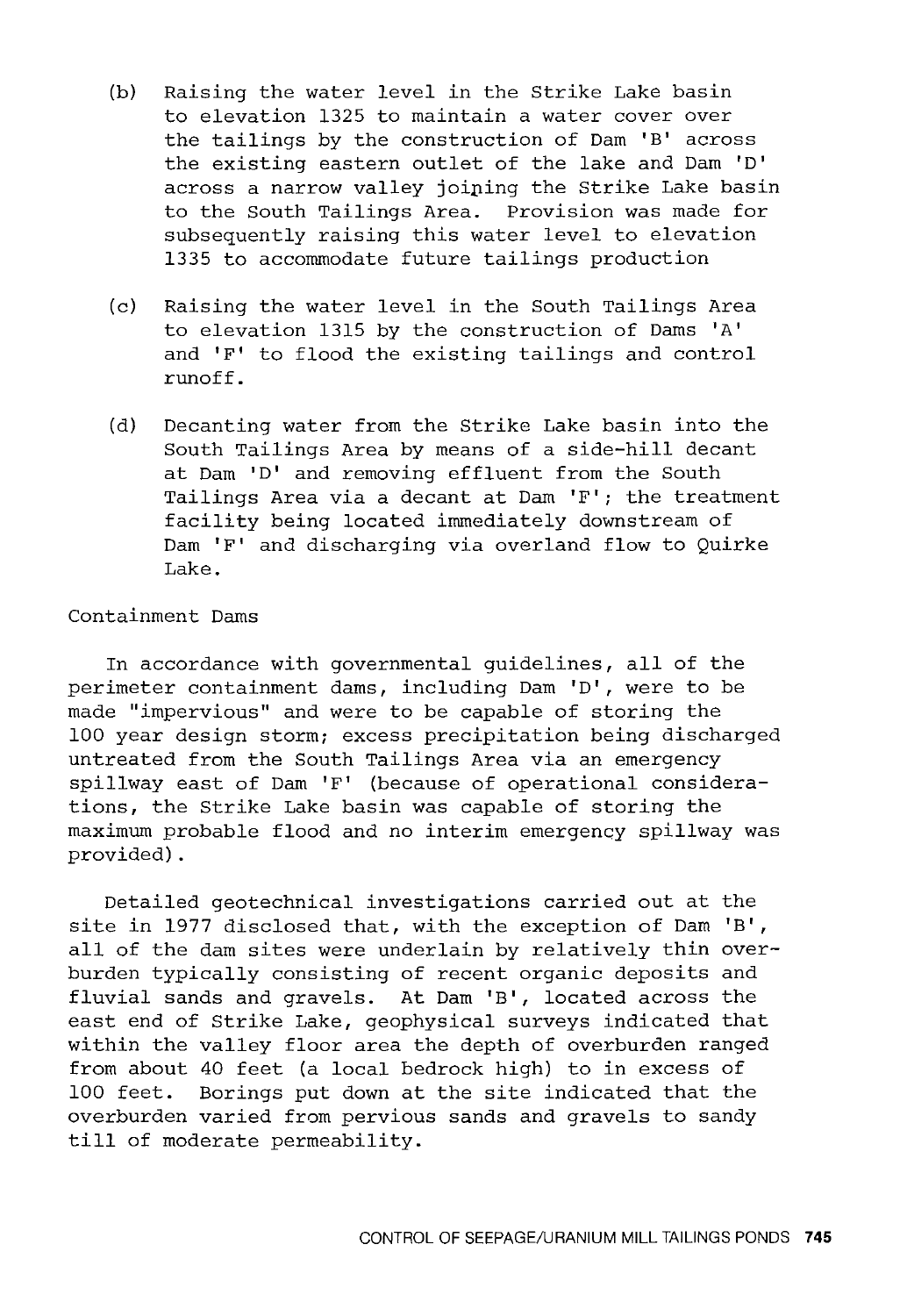Borrow investigations carried out in the area disclosed adequate localized deposits of granular borrow suitable for dam construction. In addition, two fairly extensive deposits of glacial till were located, one on the flank of the south valley wall immediately downstream of Dam 'B' and the second on the south side of the South Tailings Area. Although the permeability of the till, when compacted, was about  $10^{-4}$  to  $10^{-5}$  centimeters per second it did not meet governmental guidelines of  $10^{-6}$  centimeters per second for "impervious" core material.

Based on the results of the pre-design investigations and considering the requirements of the draft governmental guidelines for the storage of uranium mill tailings, it was decided to construct the best (i.e. least pervious) dam consistent with good engineering practice and available borrow materials and to then incorporate into the design a synthetic impervious membrane. Several membrane materials were considered and eventually unreinforced hypalon was selected because of its ductility, ease of installation and resistance to chemical deterioration.

Where the overburden was thin (e.g. Dams 'A' and 'F') the overburden was stripped over the full base width of the dam, the surface of the exposed rock treated with "dental" or "slush" concrete beneath the core area and the dam founded directly on the rock. Where the overburden was thick (Dam 'B') or the site very restricted (Dam 'D' - a narrow "vee-notched" valley) a cut-off trench was excavated and the impervious membrane extended completely through the overburden and sealed onto the rock. In all cases, the membrane was secured to the rock by means of a concrete anchor beam and the rock was cement grouted to minimize seepage through joints and fissures.

Typical sections through Dam 'B' (sloping membrane with cut-off trench to rock) and Dam 'F' (founded on rock with a vertical membrane and concrete cut-off wall) are shown on Figure 15. Both sections incorporate a core of low permeability till, a chimney drain and a toe drain with collector (primarily for monitoring). In the case of Dam 'B', provision was made to raise the crest of the dam to accommodate the proposed future higher pond water level and the cut-off trench was located upstream of the toe of dam to permit work to proceed simultaneously on the dam and the cut-off. It is interesting to note that even with the omission of the impervious (hypalon) membrane, the total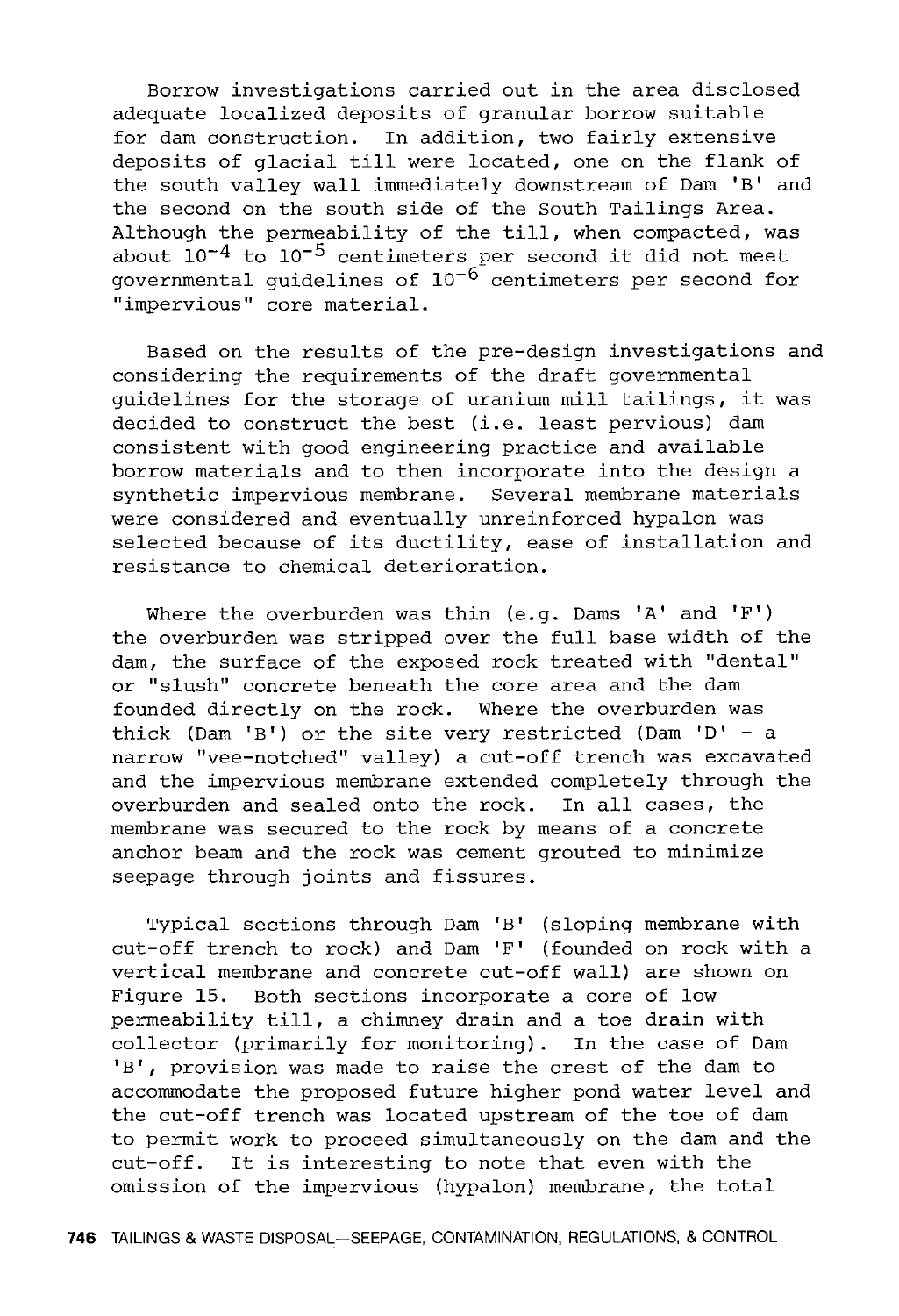seepage through Dam 'B', the largest dam in the system, was computed to be less than 10 gallons per minute under the maximum design pond level (water level at elevation 1315).



Figure 15 - Typical Sections - Dams 'B' and 'F'



Figure 16 - Installation of Hypalon Membrane - Dam 'B'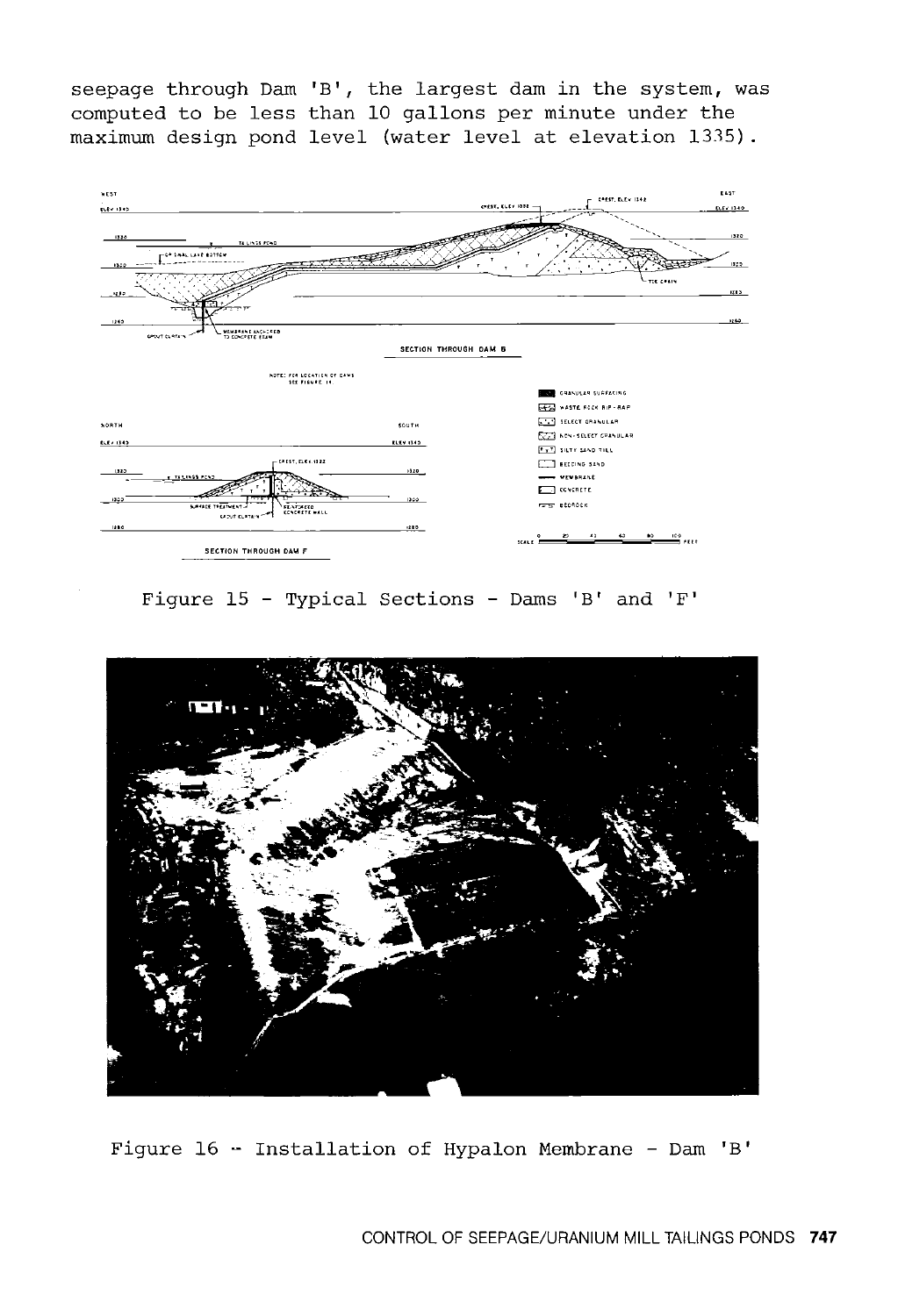Work commenced on the freshwater diversion and on the Strike Lake containment dams (Dams 'B' and 'D') in early Spring, 1978 and the structures were completed and ready to receive tailings by the Autumn of 1978. A general view of Dam 'B' from the air showing the installation of the hypalon membrane is shown on Figure 16. The following quantities regarding this dam are interesting.

| Total Volume of Earthfill                      |  | - 56,000 cubic yards |
|------------------------------------------------|--|----------------------|
| Total Area of Membrane                         |  | - 53,000 square feet |
| Total Length of Proof Grout Holes - 2,250 feet |  |                      |
| Total Volume of Grout Injected -               |  | ll4 bags             |

Foundation preparation for Dams 'A' and 'F' in the South Tailings Area commenced in 1978 and these dams together with the effluent treatment facility are to be completed during the Summer of 1979.

## Containment Basin

As previously noted, current draft governmental guidelines suggest a maximum average basin permeability of  $10^{-5}$ centimeters per second for a uranium mill tailings facility. This guideline is difficult to assess as it does not directly address the question of permissible seepage losses from the tailings area and, for rock rimmed basins where seepage is controlled by discrete joints and fractures in an otherwise impervious rock mass, average permeability is very difficult to measure by conventional methods.

In an attempt to establish the average basin permeability, an initial program of aerial photographic interpretation and detailed field mapping was undertaken to establish both major (e.g. faults) and minor (e.g. joints) structures around the basin. The results of this work indicated that the tailings area was located outside the sedimentary basin, the north shore of Strike Lake being composed of diorite and the remainder of the area being underlain by granite. The rock was more-or-less uniformly jointed with an average joint spacing of about 6 to 12 inches. Although the majority of the joints were steeply dipping, there was no evidence of a strong preferential seepage direction related to jointing; rather the various joint sets appeared to be uniformly distributed in strike. Although many of the joints evidenced moderate surface apertures due to stress release and surficial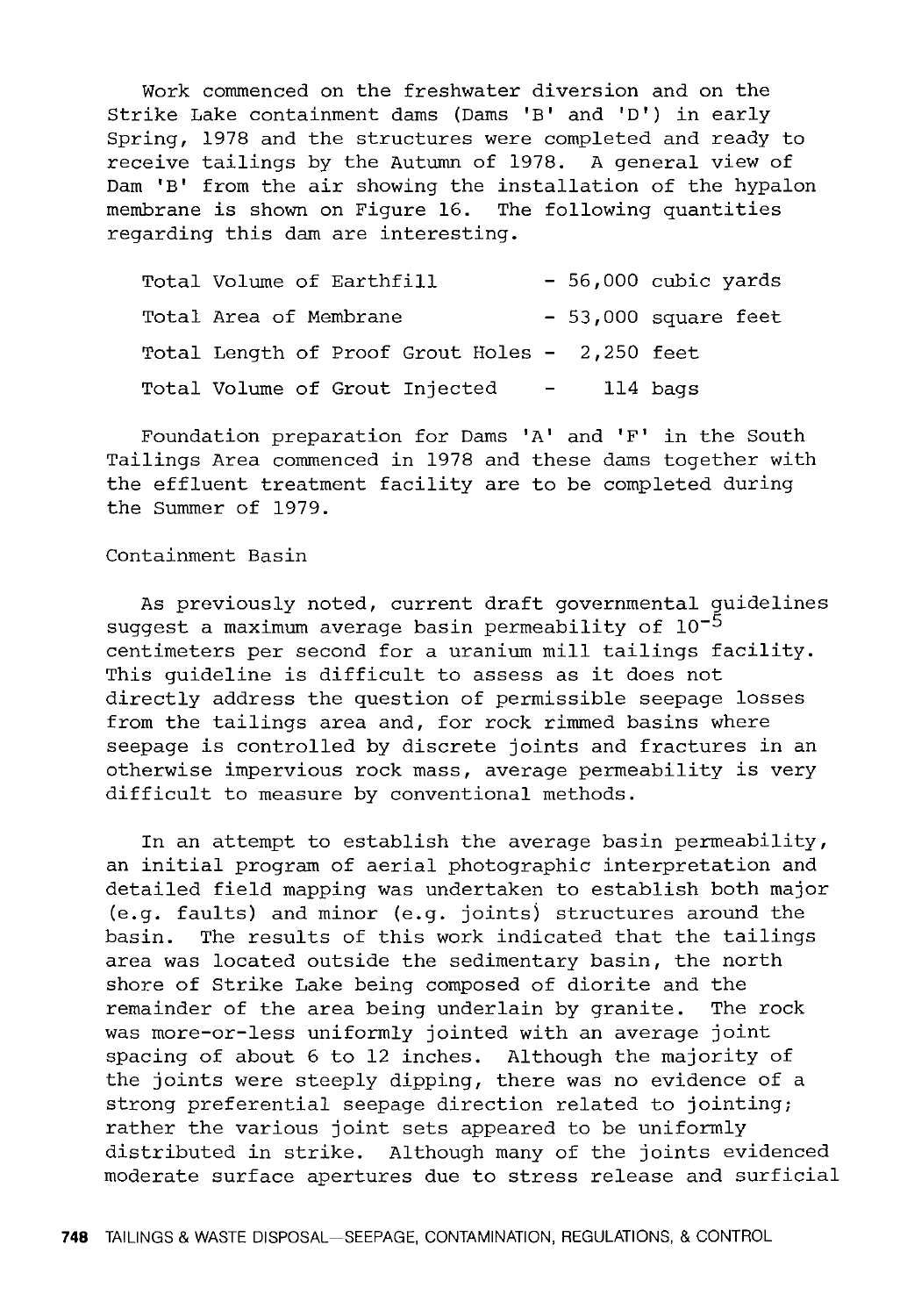weathering, the results of borehole packer testing suggested that the permeability decreased rapidly with increasing depth.

As indicated on Figure 17, two major faults transect the area. The first, a regional fault known as the Nook Lake Fault strikes northwest-southeast and passes between the Strike Lake basin and the South Tailings Area. The second strikes northeast-southwest, passes under the western end of the Strike Lake basin and appears to terminate on the Nook Lake Fault.



Figure 17 - Panel Tailings Area Faults

To examine the average permeability of the rock (excluding major discontinuities) more definitively, a nearby "perched" lake which had a clearly defined catchment area and no discernible outlet was investigated (see Figure 17 for location) . Careful examination indicated that while the lithology and general structure of the rock in the area of this lake were similar to that of the tailings area there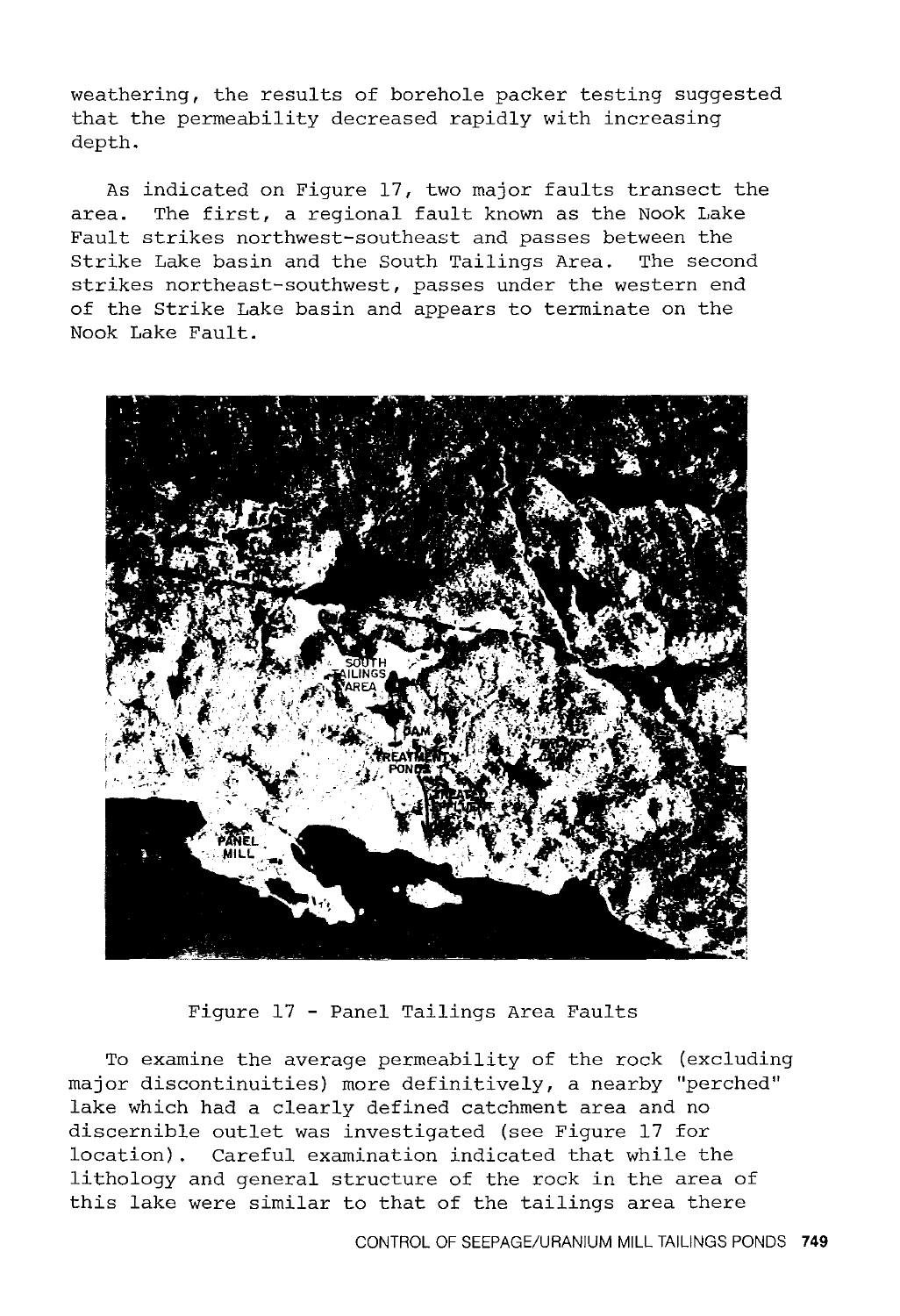were no faults. On the assumption that the rate of seepage through the rock was equal to the net precipitation falling on the basin (to maintain the "perched" lake level without overland outflow) an axisymmetric finite element flow analyses was carried out using known surrounding lake and stream levels as boundary conditions. Successive iterations indicated that the average mass permeability of the rock required to maintain the "perched" lake under average rainfall conditions was about  $5x10^{-6}$  centimeters per second.

Using this average permeability value, the maximum proposed operating level in the Strike Lake basin, known boundary conditions and "best estimates" of the geometry (width) and permeability characteristics of the known faults, a similar analyses was carried out for the tailings management area. The results of this analyses indicated that, for normal infiltration rates, seepage would generally be INTO the basin from the surrounding rock; the only seepage out of the basin would be to the southeast and northeast along the faults and the total seepage rate would be only about 10 to 15 gallons per minute. As these computed seepage rates were considered acceptable and as there is at present serious doubt as to whether radionuclides actually migrate through a low permeability fractured rock, it was decided to monitor the faults by means of deep sampling wells rather than to institute perhaps inappropriate seepage control measures at this time.

## Current Deposition Scheme

Commencement of milling operations at Panel is now scheduled for August, 1979 and, consequently, no tailings have yet been discharged into the Strike Lake basin. As a result of on-going studies a deposition scheme has been developed which involves the creation of exposed tailings beaches from elevated discharge points and the construction of internal dykes to divert tailings away from the decant at Dam 'D'. With this scheme, the maximum operating pond level in the Strike Lake basin can be maintained as low as about elevation 1316 or some 20 feet below the previously proposed maximum level. Thus, future raising of Dams 'B' and 'D' should not be necessary for current planned production.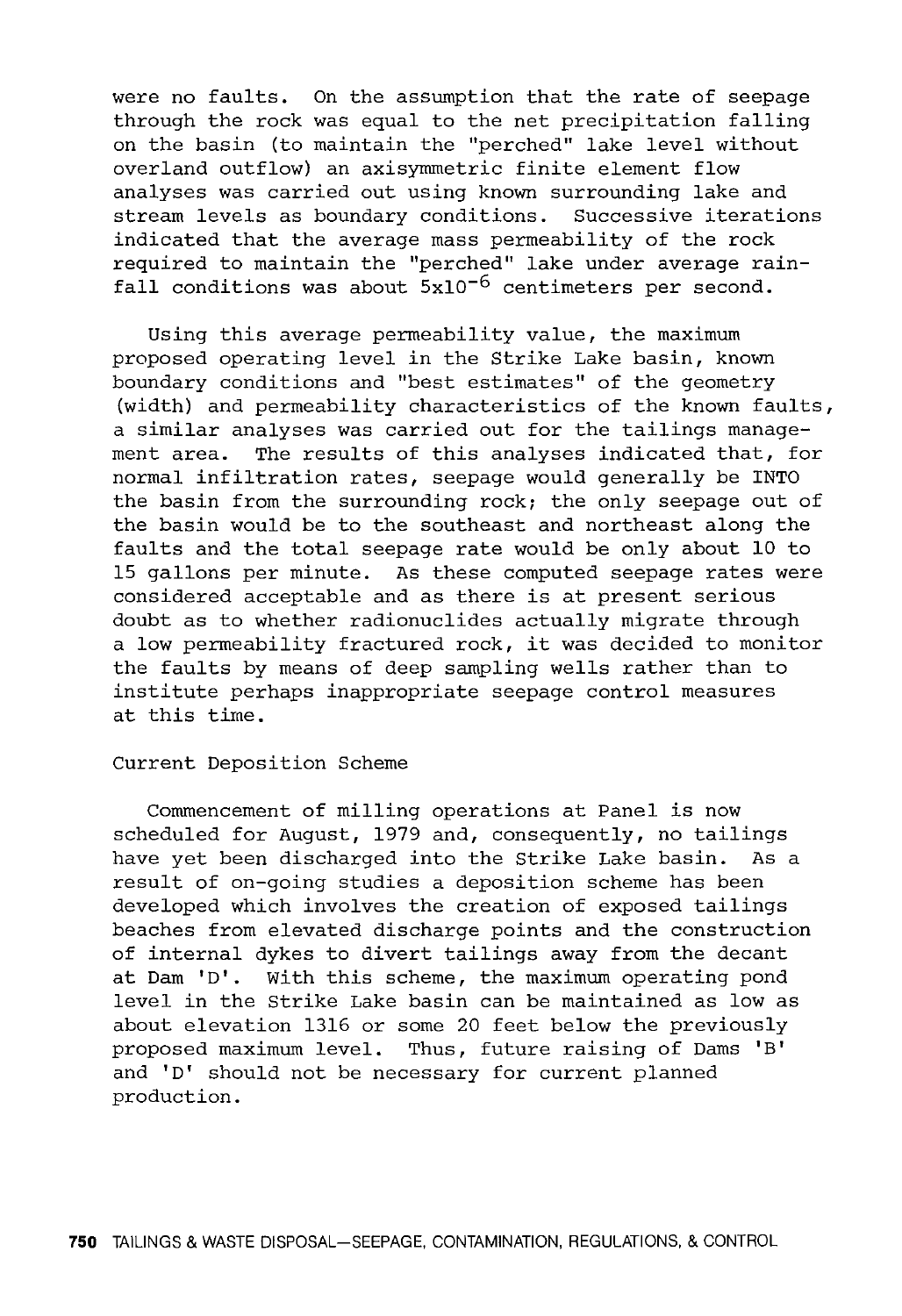#### FUTURE TAILINGS MANAGEMENT SCHEMES

To this point, typical tailings management schemes adopted in the Elliot Lake area during the mid to late l950's have been reviewed and two specific types of seepage control measures conceived and approved in the late 1960's and in recent years have been described. As previously indicated, however, preliminary studies are currently being carried out for major expansions of both Rio Algom Limited's Quirke tailings management area and Denison Mines Limited's Long Lake tailings management area as well as for Preston Mines Limited's Stanleigh rehabilitation program.

Various schemes are being considered for these future operations; ranging from conventional impervious earthfill dams incorporating synthetic membranes (i.e. similar to the Panel scheme discussed above) to pervious "sand" dams constructed of the tailings themselves. Because of the scope of these future projects and the general lack of suitable borrow material in the area, schemes which minimize the size of perimeter containment structures (either through the use of internal "stacking" or "coning" by thickened slurry discharge methods - Robinsky, 1978 (4), or which include the use in whole or in part of mine waste rock or tailings "sands" are gaining increased favour. Further, although final solutions have yet to be defined, alternatives for abandonment are receiving increased consideration in the initial design stages.

Current thinking favours maintenance of as low a pond water level as possible and the development of long tailings beaches developed from elevated discharge points. This not only minimizes the size of the perimeter containment structures but also results in a sloped tailings surface which can be drained and stabilized upon abandonment. Although some dusting problems may result during operations, experience at Denison's Long Lake tailings area, where there is an approximately one mile long beach, indicates that the surface remains sufficiently moist to minimize dusting. If the discharge point has to be moved, however, the exposed beach could, if necessary, be temporarily stabilized by chemical or mechanical surface treatment.

The universal use of impervious containment dams is also being seriously questioned. During operations, impervious dams are not necessary if the seepage can be readily controlled, collected and treated (e.g. if the dam is located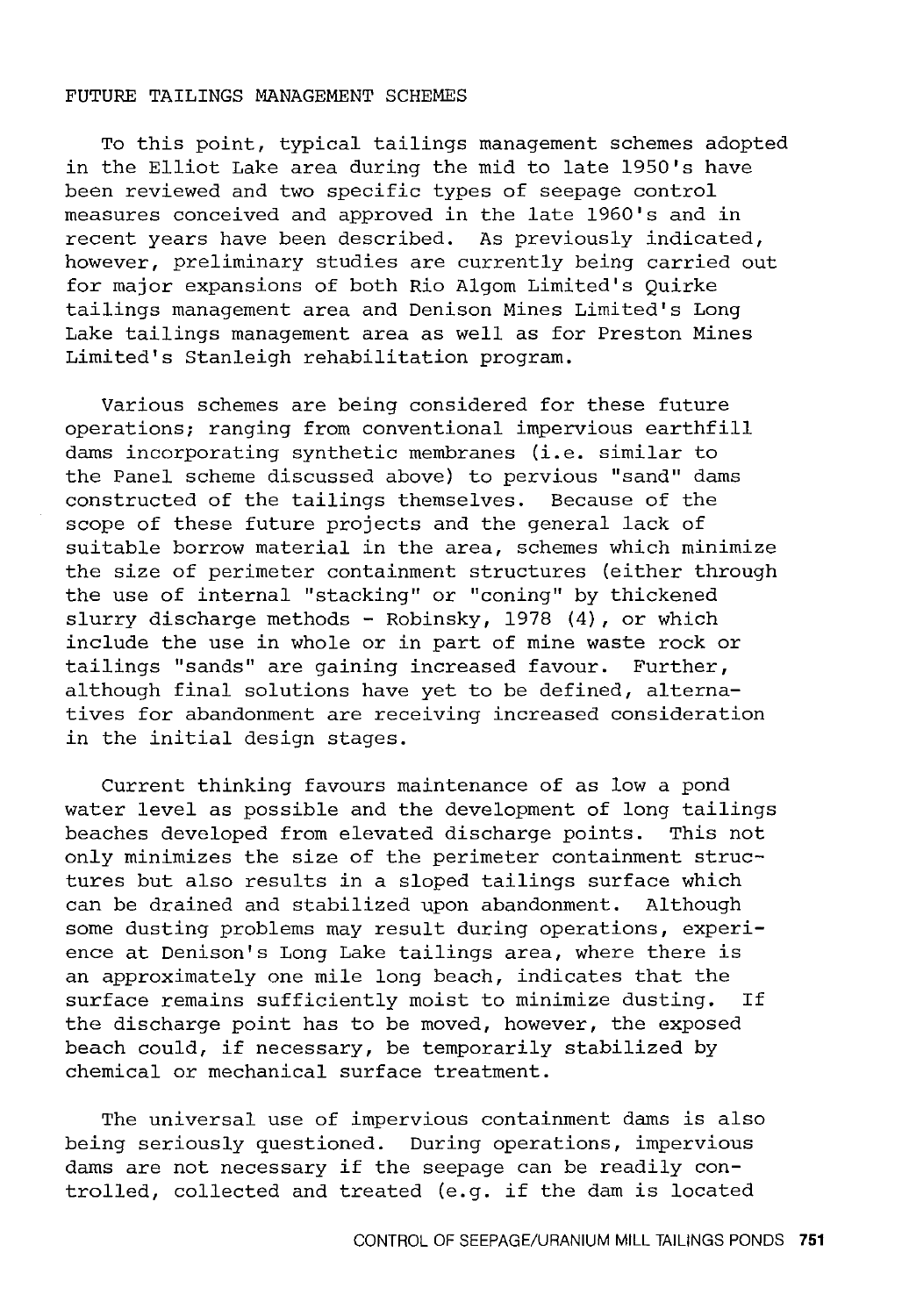upstream of the treatment facility). Following abandonment, impervious dams may provide a false sense of security and may in fact be dangerous; the consequences of the failure of a dam retaining saturated tailings may be far more serious than the consequences of the failure of a dam retaining "drained" tailings. The fundamental question, however, is whether impervious dams are necessary or even effective at abandonment.

If the tailings are in fact perfectly isolated from surface water infiltration by a cover, as yet undefined, seepage through the pervious dams will gradually reduce over a period of a few years as the tailings drain. Thus, one would be left with essentially dry tailings producing no effluent as opposed to the "bowl of jelly" which could result with perfectly impervious dams.

If, on the other hand, the surface of the tailings is not covered by an impervious material (e.g. if the surface is vegetated) and if IMPERVIOUS dams are provided, in an area of net infiltration the water level in the tailings will rise until it overtops the dams. Thus, effluent will be produced, possibly in an uncontrolled fashion, despite the presence of the IMPERVIOUS dams. Consequently, as effluent production is inevitable, it is better to provide pervious dams so that the water can be removed in a controlled fashion and the water level in the tailings maintained at as low a level as possible.

The status of some current thinking regarding tailings management and seepage control can perhaps be best illustrated by considering the hypothetical tailings basin illustrated on Figure 18. Assume that the site consists of a rock rimmed lake basin. Geological and hydrogeological studies indicate that, with the exception of the upper few feet, the rock is essentially impervious. Outlets from the lake flow east and west through relatively wide valleys and a stream enters the lake through a narrow valley from the southeast. The basin is separated from an environmentally sensitive river to the north by a low saddle. Treated effluent from the tailings is to be discharged through the valley to the west.

As illustrated on Figure 19, development of the basin as a tailings facility involves the construction of four dams across the topographic lows and the diversion of the inlet stream from the southeast. The basic principle of development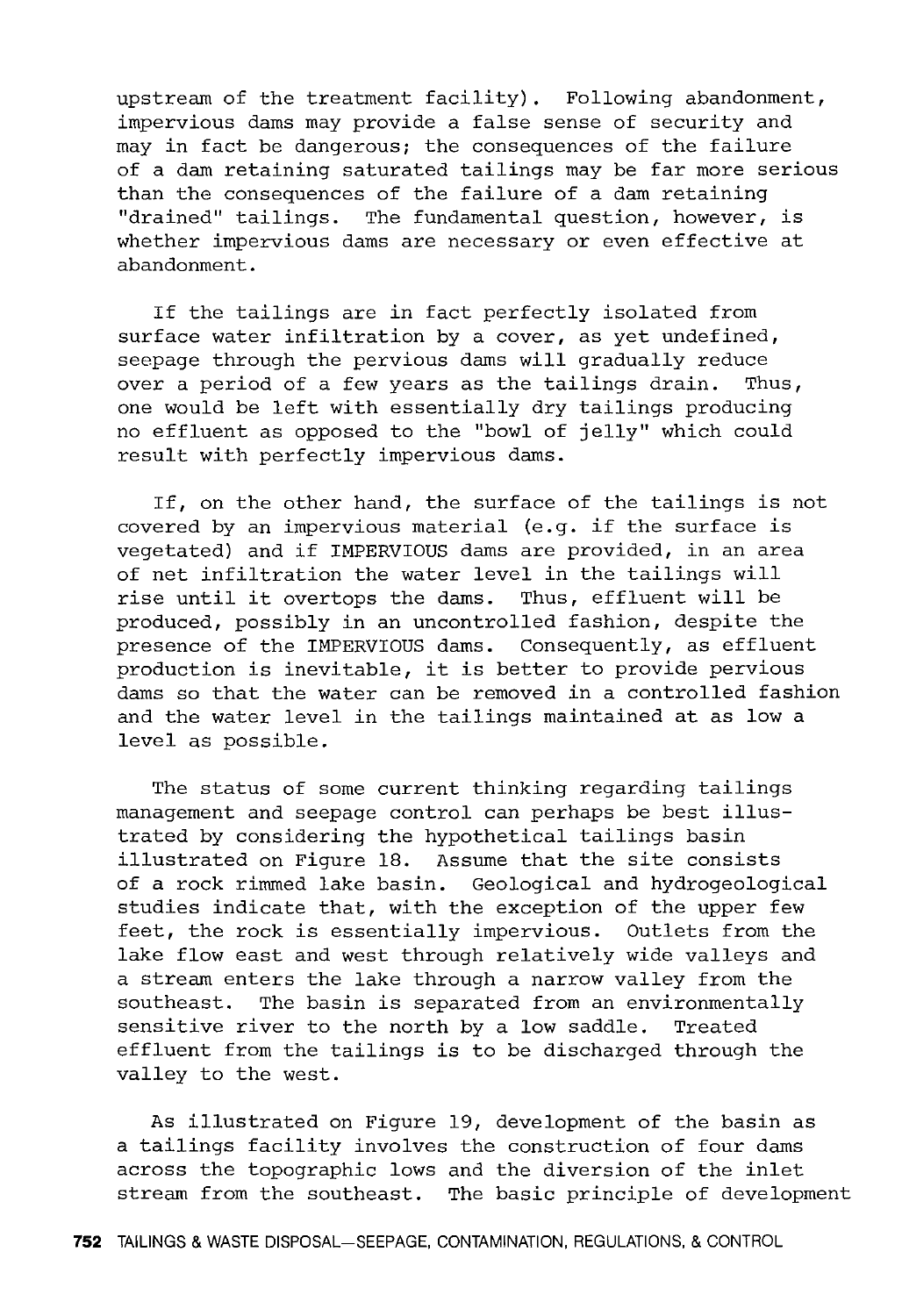involves discharging tailings along the north, east and south walls of the valley to form a long beach terminating in a tailings pond or pool at the west end of the site where it can be discharged to treatment. As the average slope of this beach will be about 0.5 to 1 per cent, on a major project the height of tailings at the east end of the basin (i.e. at Dam  $C'$ ) could be several tens of feet above the pond level (i.e. above the crest of Dam 'A').



Figure 19 - Development of Hypothetical Basin

CONTROL OF SEEPAGE/URANIUM MILL TAILINGS PONDS **753**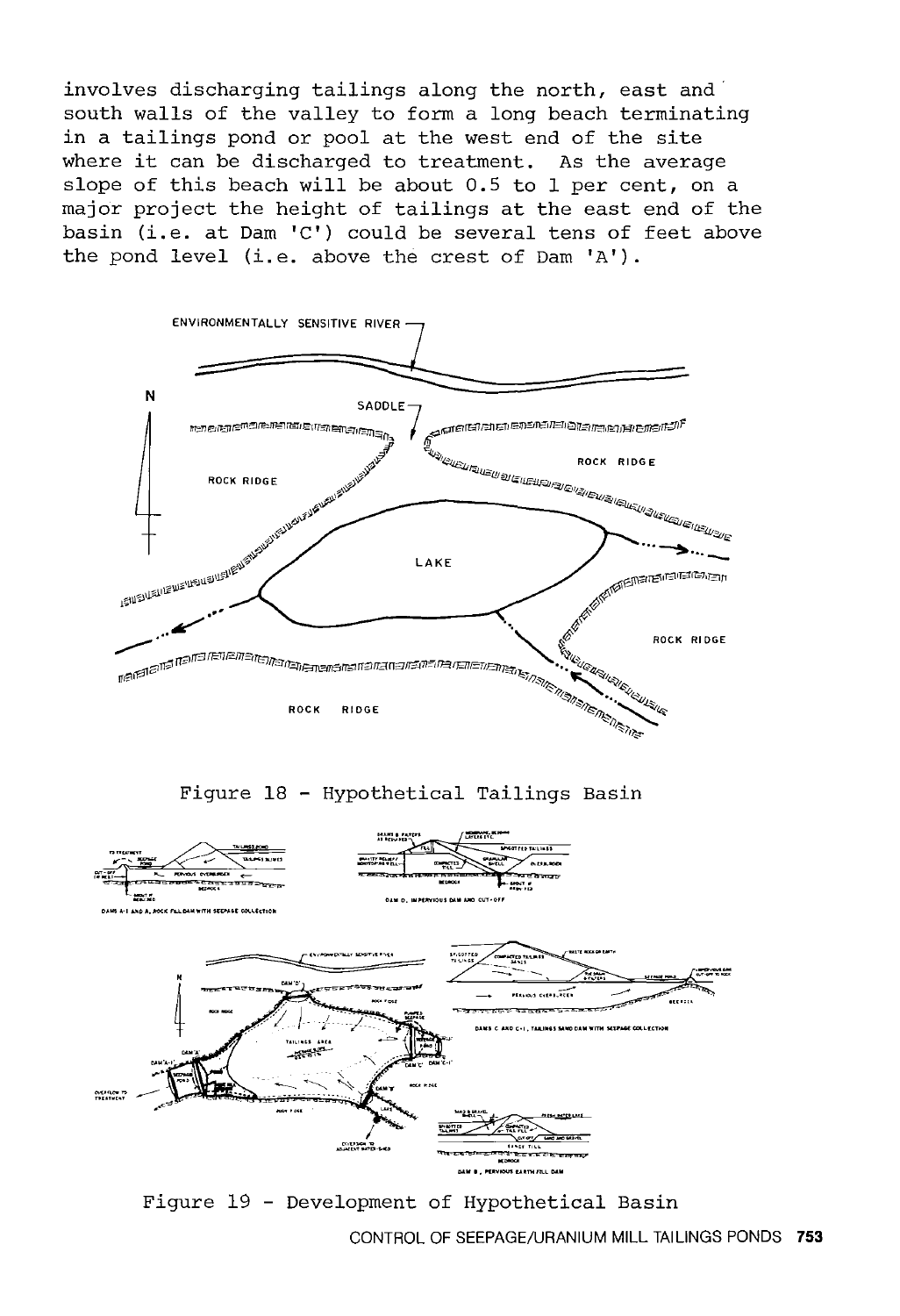Each of the dams in this hypothetical basin serves a unique function and must be designed to meet specific criteria. Consequently, there are no engineering reasons, apart from government regulations, why they should have the same cross-section. The requirements and a possible design for each dam are discussed below.

## Dam 'A'

This dam is located immediately upstream of the treatment facility and the tailings pond impinges directly against the face of the dam. In an emergency the dam could be subjected to overtopping. Thus, the dam must be stable both gravitationally and hydraulically but need not be impervious provided all of the seepage through and beneath the dam is collected and treated. Consequently, the dam may be constructed of mine waste rock provided appropriate drains and filters are incorporated into the design to control seepage and prevent migration of slimes. Seepage can be collected between the main dam and a downstream impervious but low head dam, Dam 'A-1'. To ensure that all seepage is collected, Dam 'A-1' may require a positive cut-off to rock; in this case a slurry trench diaphragm wall is illustrated. All seepage and decantec effluent collected between Dams 'A' and 'A-1' would be led to treatment.

Upon abandonment, a spillway could be constructed in Dam 'A' or it's abutment to drain the tailings pond and maintain a "dry" tailings surface.

Dam 'B'

Dam 'B' must fulfill two functions; firstly to divert fresh water into an adjacent watershed and secondly to retain tail-<br>ings. If, by judicious design of the diversion, a positive If, by judicious design of the diversion, a positive head of fresh water can be maintained across the dam, the tendency will be for seepage to occur INTO rather than OUT OF the tailings area. Consequently, although seepage should be minimized, there is no need to provide an "impervious" dam. Thus, a conventional earthfill dam designed to minimize seepage as much as possible using locally available borrow material could be employed.

Dam 'C'

Dam 'C' is located at the far end of the basin from the tailings pond and will extend considerably above the pond level. Thus, overtopping of this dam is not possible.

**754** TAILINGS & WASTE DISPOSAL-SEEPAGE, CONTAMINATION, REGULATIONS, & CONTROL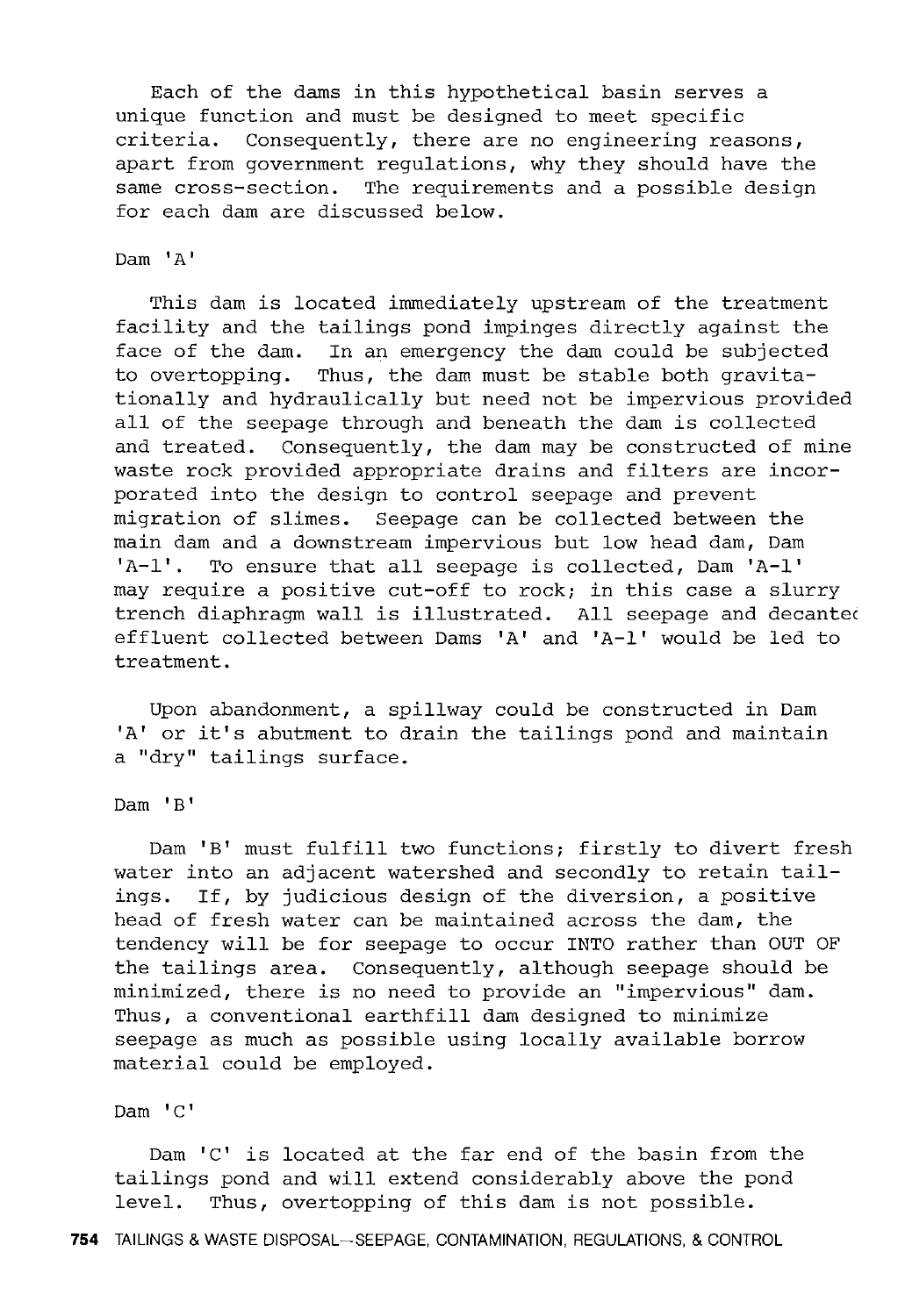Because of the long tailings beach, seepage at this dam will be minimal, particularly following abandonment, and, provided such seepage is collected and pumped back into the tailings area during operation, it can probably be tolerated. Construction of a tailings "sand" dam thus appears practical provided adequate filters and drains are incorporated into the design to control seepage gradients during operations. However, the use of a centreline or downstream method of construction is recommended rather than the more traditional upstream method.

## Dam 'D'

At this site seepage must be completely prevented to avoid contamination of the environmentally sensitive river to the north. Consequently, an impervious dam and positive seepage barrier to rock must be provided. Although a dam incorporating a synthetic membrane and cut-off excavation to rock similar to the scheme adopted for Dam 'B; at the Panel tailings management area is illustrated on Figure 19, several alternative "impervious" dam sections are presently being studied for use at future tailings areas.

## CONCLUSION

Control of seepage from the low activity tailings in the Elliot Lake area has ranged from minimal in the 1950's to, ideally, total control and long-term prevention in the 1970's. Neither extreme is necessarily correct; no control is unacceptable in the light of present technology - total long-term prevention is not practically possible in an area of high precipitation. The optimum practical solution lies somewhere between these extremes.

It must also be recognized that the control of seepage is very site specific. Not only do regional, geologic and climatic conditions affect the method of control but also the fundamental purpose and hence design of each dam within a given tailings area may be quite different.

## REFERENCES

1. Atomic Energy Control Board, "Facilities for Retention of Uranium Mine-Mill Wastes", Licensing Document No. 23D, Draft No. 1, October, 1977.